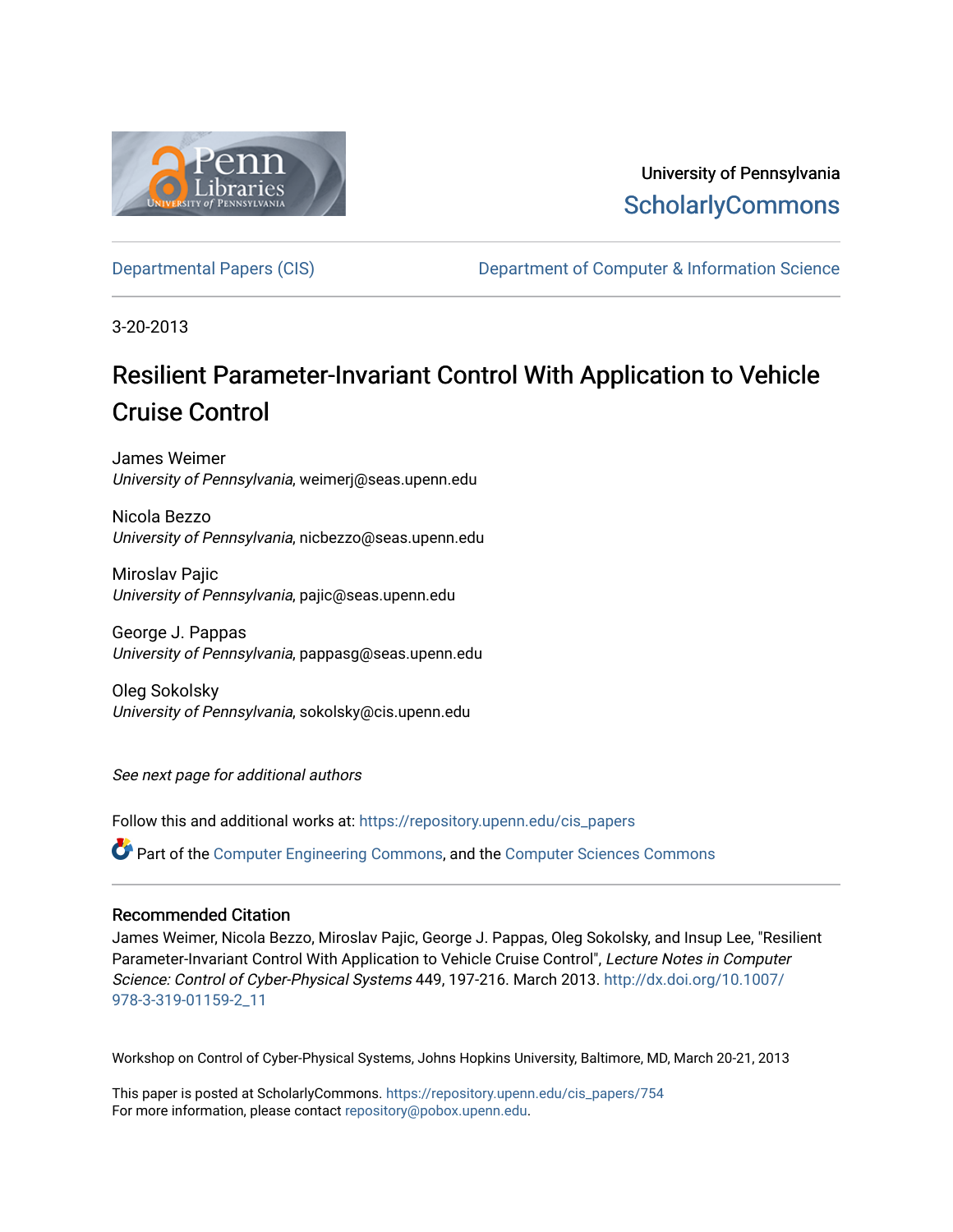## Resilient Parameter-Invariant Control With Application to Vehicle Cruise Control

## Abstract

This work addresses the general problem of resilient control of unknown stochastic linear time-invariant (LTI) systems in the presence of sensor attacks. Motivated by a vehicle cruise control application, this work considers a first order system with multiple measurements, of which a bounded subset may be corrupted. A frequency-domain-designed resilient parameter-invariant controller is introduced that simultaneously minimizes the effect of corrupted sensors, while maintaining a desired closed-loop performance, invariant to unknown model parameters. Simulated results illustrate that the resilient parameter-invariant controller is capable of stabilizing unknown state disturbances and can perform state trajectory tracking.

## **Disciplines**

Computer Engineering | Computer Sciences

## **Comments**

Workshop on Control of Cyber-Physical Systems, Johns Hopkins University, Baltimore, MD, March 20-21, 2013

## Author(s)

James Weimer, Nicola Bezzo, Miroslav Pajic, George J. Pappas, Oleg Sokolsky, and Insup Lee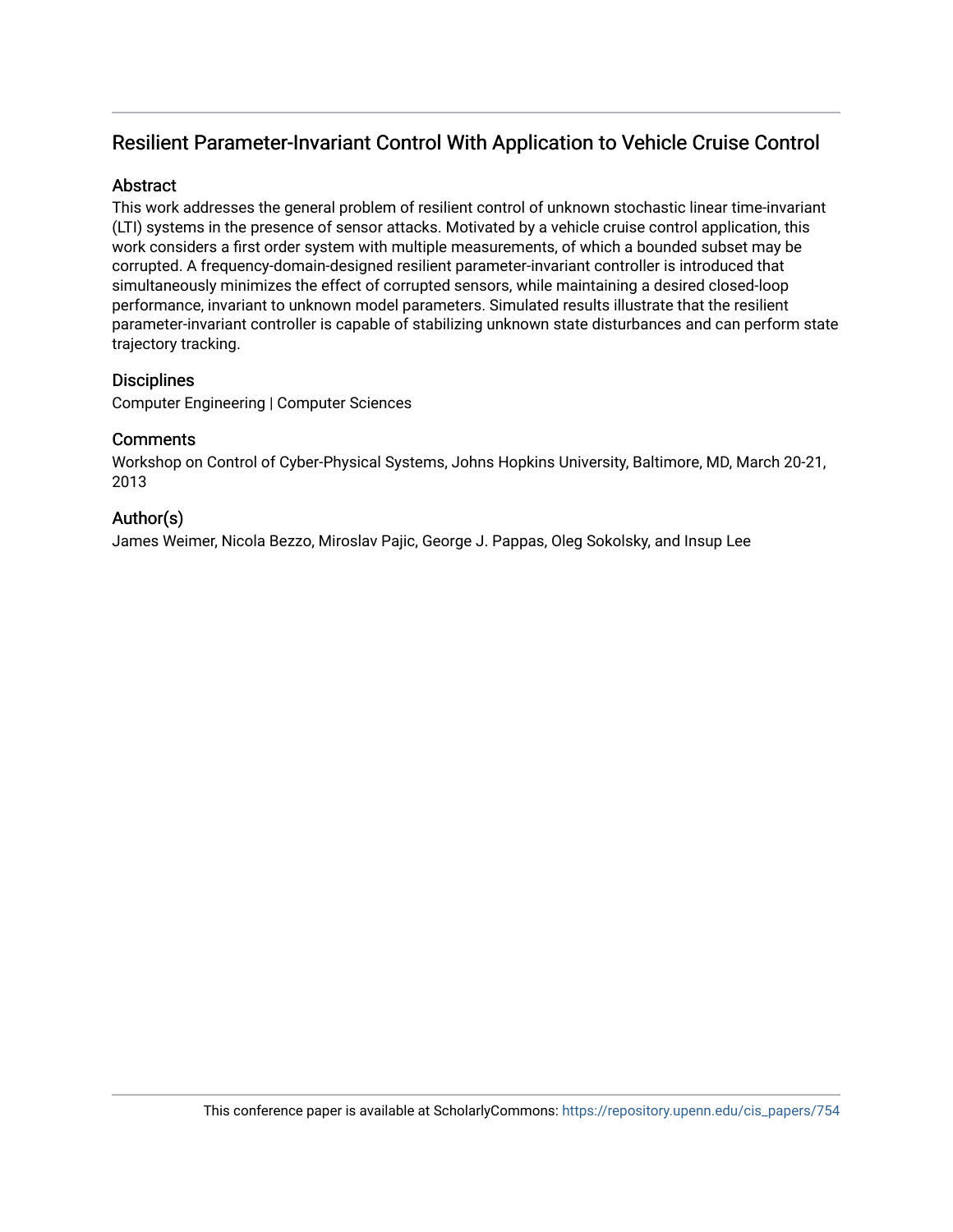## Resilient Parameter-Invariant Control with Application to Vehicle Cruise Control

James Weimer, Nicola Bezzo, Miroslav Pajic, George J. Pappas, Oleg Sokolsky, and Insup Lee

School of Engineering and Applied Sciences University of Pennsylvania Philadelphia, PA 19104, USA {weimerj,nicbezzo,pajic,pappasg}@seas.upenn.edu {sokolsky,lee}@cis.upenn.edu

Abstract. This work addresses the general problem of resilient control of unknown stochastic linear time-invariant (LTI) systems in the presence of sensor attacks. Motivated by a vehicle cruise control application, this work considers a first order system with multiple measurements, of which a bounded subset may be corrupted. A frequency-domain-designed resilient parameter-invariant controller is introduced that simultaneously minimizes the effect of corrupted sensors, while maintaining a desired closed-loop performance, invariant to unknown model parameters. Simulated results illustrate that the resilient parameter-invariant controller is capable of stabilizing unknown state disturbances and can perform state trajectory tracking.

Keywords: Secure Cyber-Physical Systems, Robust Control, Resilient Sensor Fusion

## 1 Introduction

Modern large-scale control systems are becoming more and more integrating into our daily lives. As the integration of smart devices in modern control systems increases, so does the need for defenses against potential attacks. Today, our dependence on integrated controllers automates everything from inter-home appliances to nation-wide power distribution, where the effect of unpredicted behaviors can range from a minor inconvenience of resetting a smart device to a regional blackout. Our dependence on these closed-loop automated systems requires that their performance be resilient to malicious behavior and robust to non-malicious behavior.

With respect to the vehicle cruise control system, non-malicious agents include environmental variables (gravity, wind speed, parts fatigue and failure, etc.) while malicious behavior can be introduced through, for example, sensor spoofing. Employing redundant measurements is a well established method of providing better estimates of control variables and model parameters; however, when attacked, a redundant measurement can be used as a means to destabilize a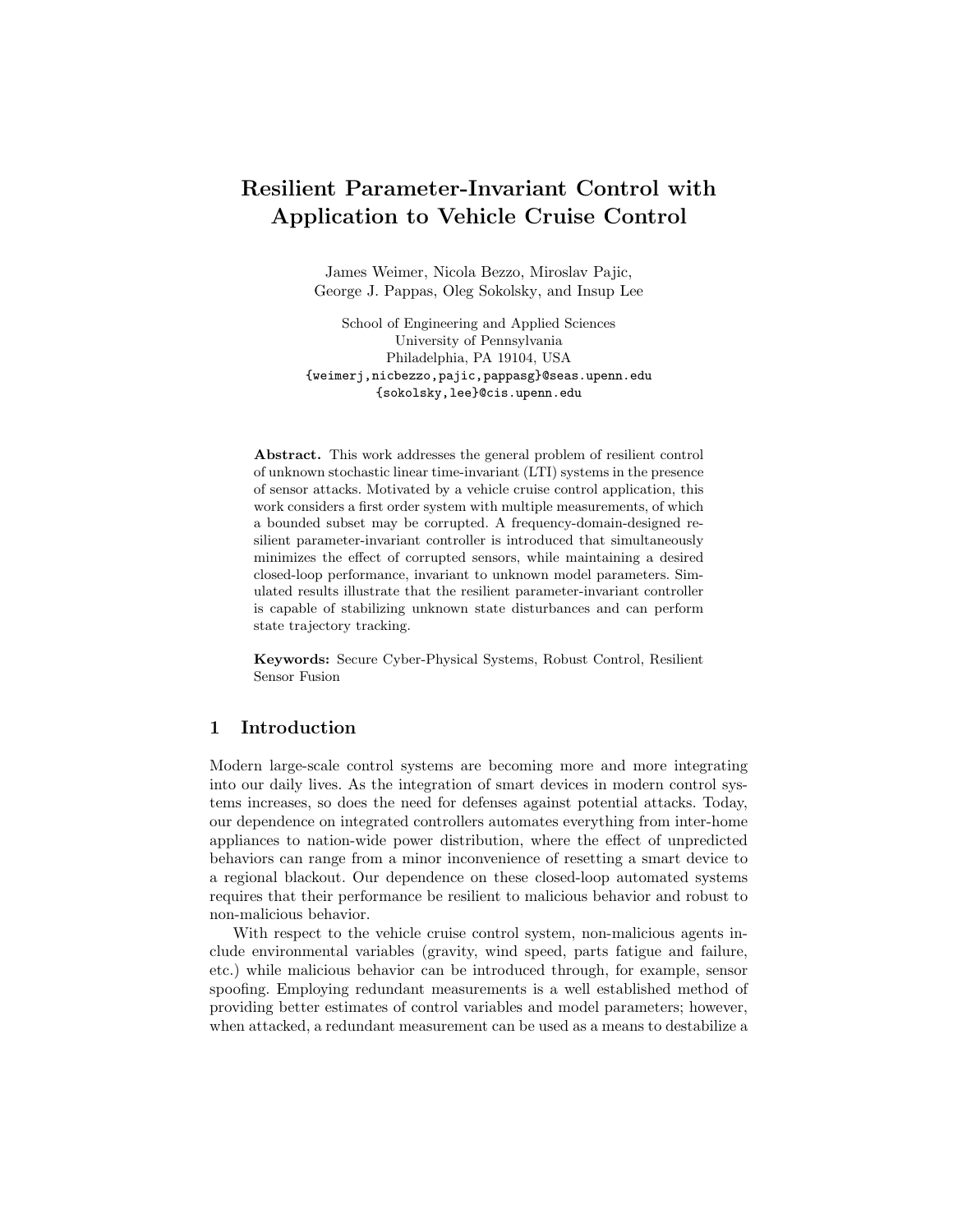control system. Thus, to ensure safe performance of the vehicle cruise controller requires securing the sensory data, while simultaneously designing controllers robust to unknown environmental parameters.

Literature review: The design of algorithms which are resilient against faults or unknown parameters has been addressed from many points of view, including fault detection [1], robust control [2], adaptive control [3], and more generally from estimation and hypothesis testing [4]. In general, these approaches address the issue of maximizing some performance measure with respect to known or bounded disturbances. In the context of security against malicious attacks, many of these approaches are not applicable because of their assumption that the attack is either known or bounded, with notable exceptions being approaches which ask for invariance to the unknown parameters [5]. The remainder of this literature review focuses on secure estimation/control and control of unknown systems, respectively.

Secure estimation and control system design in the presence of disturbances or attacks has received increasing research interest [6,7,8,9,10,11]. Most closely related to the work presented herein is [12], which addresses the secure estimation and control of linear deterministic systems under malicious sensor attacks. While the approach in [12] is shown to stabilize the systems under consideration, their approach requires full knowledge of the underlying system dynamics in order to secure the closed-loop system. When the underlying dynamics are unknown (and potentially stochastic) more robust detection and control algorithms are needed.

Control of unknown linear systems can be approached through adaptive control techniques [3], typically based on a Lyapunov stability requirement. Adaptive control is generally classified as either indirect (estimation of model parameters) or direct (estimation of the control sequence), where direct adaptive control is more robust than indirect adaptive control, since the parameter estimation may not be accurate over all frequencies [13,14,15]. However, adaptive control techniques ultimately require an estimation of either the unknown parameters or unknown control feedback gain, which dictates the performance of the closed-loop system. In contrast, in this work we wish to directly calculate the controller outputs for systems with unknown parameters, without requiring the intermediate estimation of the unknown parameters or feedback control gain, such that a closed-loop specification is satisfied.

Statement of contributions: Beyond the previous approaches, this work focuses on the specification-based design of resilient parameter-invariant controllers for stochastic linear time-invariant systems, with specific interest in vehicle cruise control systems. The primary technical contributions of this work are: (a) a resilient sensor fusion strategy for unknown attacks on noisy measurements; (b) a finite-horizon mean-stabilizing parameter-invariant controller; (c) a sensor fusion and controller co-design requirement that satisfies a stochastic Lyapunov criteria.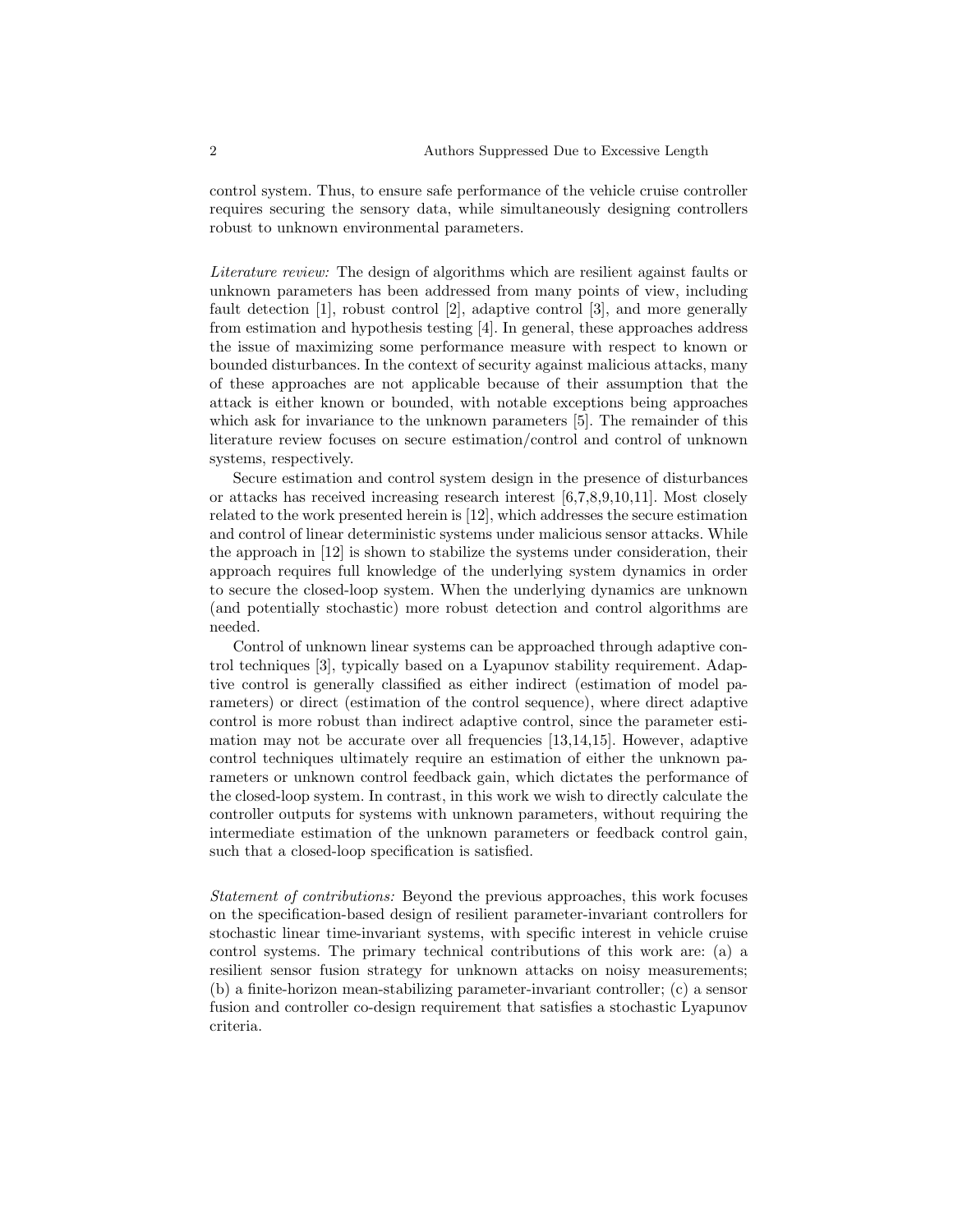Structure of the paper: Section 2 formulates precisely the problem considered in this work. We introduce the resilient sensor fusion strategy and parameterinvariant controller in Section 3. A co-design requirement for satisfying the performance specification is provided in Section 4. Section 5 presents numerical evaluations of the resilient parameter-invariant controller in the presence of sensor attacks for vehicle cruise control. The concluding section provides discussion and proposes future extensions. For readability, the notation and constant definitions employed in this paper are included as an appendix.

### 2 Problem Formulation

This section introduces a resilient control problem for a system with unknown LTI-Gaussian dynamics and (potentially) corrupted measurements.

Specifically, we consider an LTI system with a single state that evolves according to

$$
x(k+1) = ax(k) + bu(k) + w(k)
$$
  

$$
y(k) = cx(k) + v(k) + d(k)
$$
 (1)

where:

- $x, u \in \mathbb{R}$ , are the state and control input, respectively;
- $− a, b ∈ ℝ$  are the state dynamic and control input gains;
- $-\,y,c,d\in\mathbb{R}^{\mathbb{N}},$  are the measurements, state measurement gain, and corruption, respectively;
- $w \in \mathbb{R}$  and  $v \in \mathbb{R}^N$  are uncorrelated i.i.d. Gaussian process noise and measurement noise with central moments<sup>1</sup>:

$$
\mathbb{E}\left[w\right] = \mu \qquad \qquad \mathbb{E}\left[v\right] = \mathbf{0}
$$
\n
$$
\mathbb{E}\left[\left(w - \mu\right)^2\right] = \sigma \qquad \mathbb{E}\left[\left(\boldsymbol{v}\boldsymbol{v}^\top\right)^2\right] = \boldsymbol{I}
$$

At time k, the model information available in this work is summarized in the following assumption:

#### Assumption 1 - available information:

- the time-series measurements,  $\mathbf{y} = [\mathbf{y}^\top(0), \dots, \mathbf{y}^\top(k)]^\top$ ;
- the time-series control inputs,  $\mathbf{u} = [u(0), \dots, u(k)]^{\top}$ ;
- the variance of the process noise,  $\sigma$ ;
- the state measurement gain,  $c$ ;
- the state dynamics, control gain, and process noise mean are constant.

<sup>&</sup>lt;sup>1</sup> Without loss of generality, we assume the measurement noise is white and normalized to unit variance, where colored noise and non-unit variance white noise can be whitened by applying a normalizing pre-whitening filter.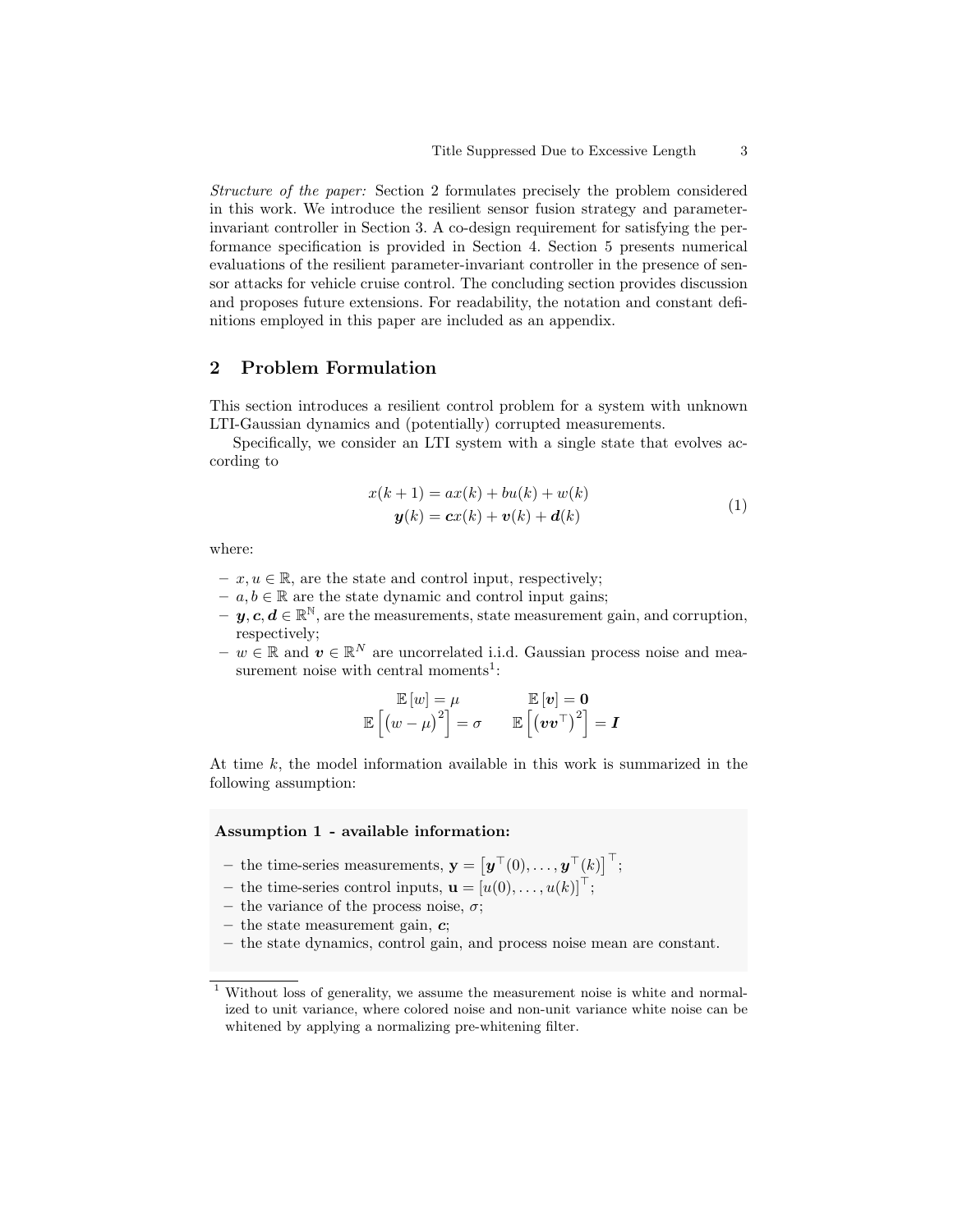In words, we assume that the measurements, measurement state gain, inputs, and noise covariances are known; however, the dynamics and process bias governing the evolution of the state are unknown, but constant. For completeness, we summarize the unavailable information in the following assumption<sup>2</sup>:

#### Assumption 2 - unavailable information:

- the state dynamics,  $a$
- $-$  the control gain,  $b$ ;
- the process noise mean,  $\mu$ ;
- the time-series measurement corruption,  $\mathbf{d} = [\mathbf{d}^\top(0), \dots, \mathbf{d}^\top(k)]^\top$ .

Although we assume the measurement corruption is unknown, we assume a maximum of  $M$  measurements are corrupted, as defined in the following assumption:

Assumption 3 - measurement corruption structure: At each time step, at most M measurements are corrupted,  $||\boldsymbol{d}(k)||_0 \leq M$ , where

$$
M = \begin{cases} \frac{N}{2} - 1, & N \text{ even} \\ \frac{N-1}{2} , & N \text{ odd} \end{cases}
$$

such that for

$$
\left\{\boldsymbol{P}_{\boldsymbol{d}}^{\perp}\right\}:=\left\{\boldsymbol{Q}^{\top}\boldsymbol{Q}\big|\;\;\boldsymbol{Q}\in\{0,1\}^{T\times N},\;\;\boldsymbol{Q}\boldsymbol{Q}^{\top}=\boldsymbol{I},\;\;T>N-M\right\}
$$

the following is true:

$$
\boldsymbol{Fd}(k) = \boldsymbol{0}, \ \ \exists \boldsymbol{F} \in \left\{ \boldsymbol{P}_{\boldsymbol{d}}^{\perp} \right\}
$$

Assumption 3 is consistent with the assumption in [12] and implies a maximum of M corrupted measurements since elements of  $d(k)$  which equal zero, imply no corruption is applied to the corresponding measurement. Under the assumptions introduced in this section, we wish to solve the following problem:

Problem 1 - stochastic boundedness: Given (1) and assumptions 1-3, show that

$$
\mathbb{E} [||x(k+1)||^2] \le \alpha^* ||x(k)||^2, \ \forall \ ||x(k)||^2 \ge \eta
$$
 (2)

where  $\eta \in \mathbb{R}$  is a desired state convergence threshold and  $\alpha^* \in [0,1]$  denotes a desired state convergence rate.

<sup>&</sup>lt;sup>2</sup> The notation  $\|\|_0$  denotes the zero-norm, while  $\|\|$  denotes the two-norm.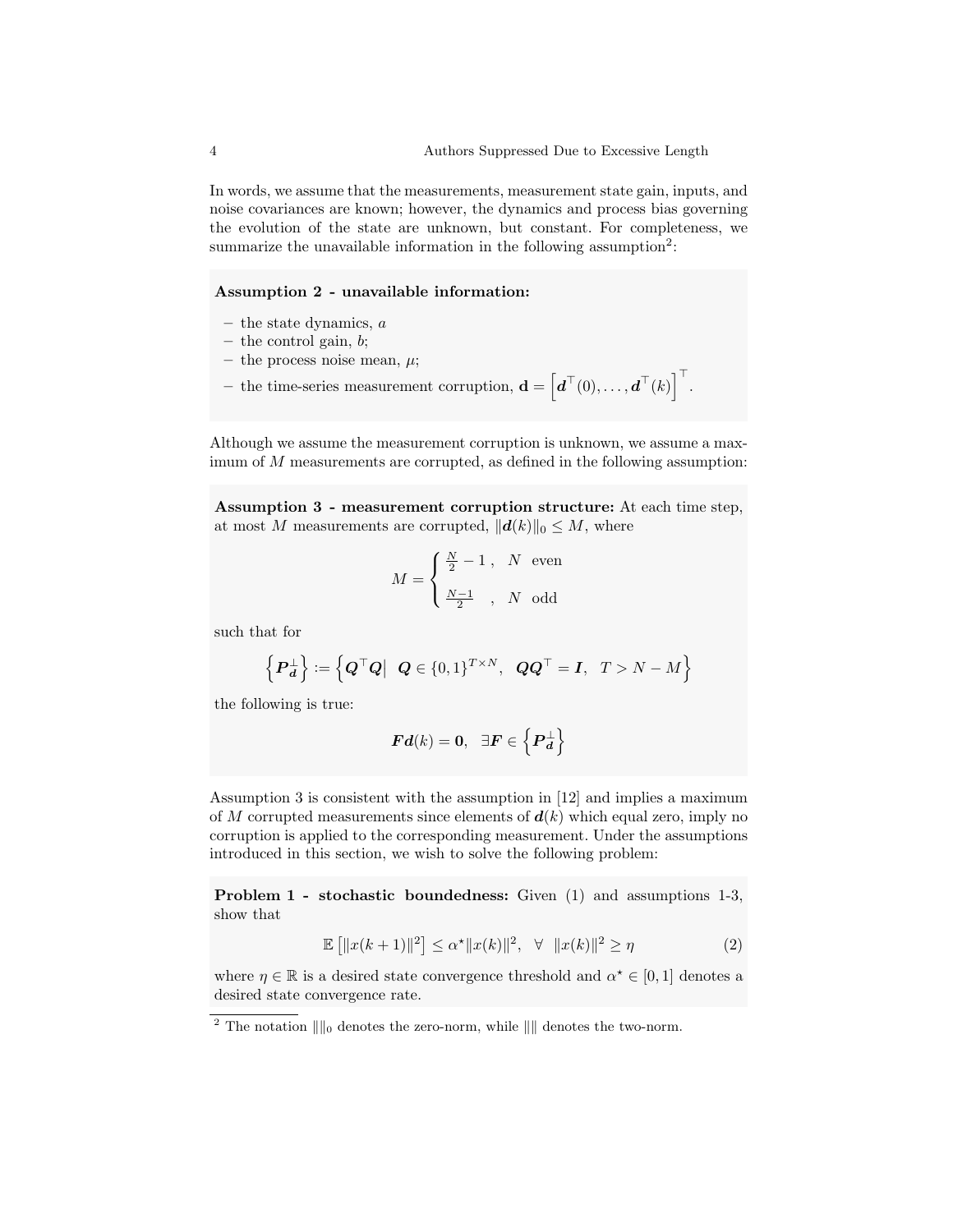The problem introduced in this section is addressed in the following section by introducing criteria for resilient sensor fusion and finite-horizon parameterinvariant control.

#### 3 Main Contributions

By extensively employing the notation and definitions introduced in the appendix, the main contributions of this work are summarized in the following propositions:

Proposition 1 - resilient sensor fusion: Given (1), then

$$
\hat{\boldsymbol{P}}_{\boldsymbol{d}}^{\perp}=\arg\min_{\boldsymbol{Q}\in\{\boldsymbol{P}_{\boldsymbol{d}}^{\perp}\}}\frac{\left(\|\boldsymbol{P}_{\boldsymbol{Q}\boldsymbol{c}}^{\perp}\boldsymbol{Q}\boldsymbol{y}(k)\|^2-\|\boldsymbol{Q}\|_0+1\right)^2}{2\left(\|\boldsymbol{Q}\|_0-1\right)}\quad\Longrightarrow\quad\mathbb{E}\left[\hat{\boldsymbol{P}}_{\boldsymbol{d}}^{\perp}\boldsymbol{d}(k)\right]=\boldsymbol{0}
$$

Proposition 2 - finite-horizon parameter-invariant control: Given (1),  $\alpha \in [0, 1]$ , positive integers  $k_0, k, \kappa \in \mathbb{N}$  satisfying

$$
0 < k - k_0 \le \kappa \le 2(k - k_0) - 4,
$$

a  $(\kappa - k_0 + 1)$ -point DFT matrix,  $V$ , and

$$
\mathbf{s}_{n-k_0} = \begin{cases} \mathbb{E}\left[x(n)|\mathbf{y}(n)\right], & n \in \{k_0, \ldots, k-1\} \\ \alpha^{n-k} \mathbb{E}\left[x(k)|\mathbf{y}(k)\right], & n \in \{k, \ldots, \kappa\} \end{cases}
$$

$$
\mathbf{H} = \begin{bmatrix} \mathbf{\Lambda} \mathbf{V} \mathbf{s}, & \mathbf{V} \mathbf{s}, & \sum_{n=k_0}^{\kappa} \mathbf{V}_n, & \mathbf{V}_0 \end{bmatrix}
$$

then, assuming  $\mathbf{u}_{k_0:k-1} \neq \mathbf{0}$ ,

$$
\boldsymbol{P}_{\boldsymbol{H}}^{\perp} \boldsymbol{V} \mathbf{u}_{k_0:\kappa-1} = \mathbf{0} \implies \mathbb{E}\left[x(t)|\mathbf{y}_{k_0:k}\right] = \alpha^{t-k} \mathbb{E}\left[x(k)|\boldsymbol{y}(k)\right] \quad \forall k \le t \le \kappa
$$

The following subsections discuss proposition 1 and proposition 2, respectively. The propositions discussed in this section are utilized in the following section to design a resilient model-invariant controller that satisfies the stochastic boundedness constraint in problem 1.

#### 3.1 Resilient Sensor Fusion

Designing a stabilizing controller for problem 1 requires information feedback through sensor measurements. When corrupted by an unmodeled attacker, the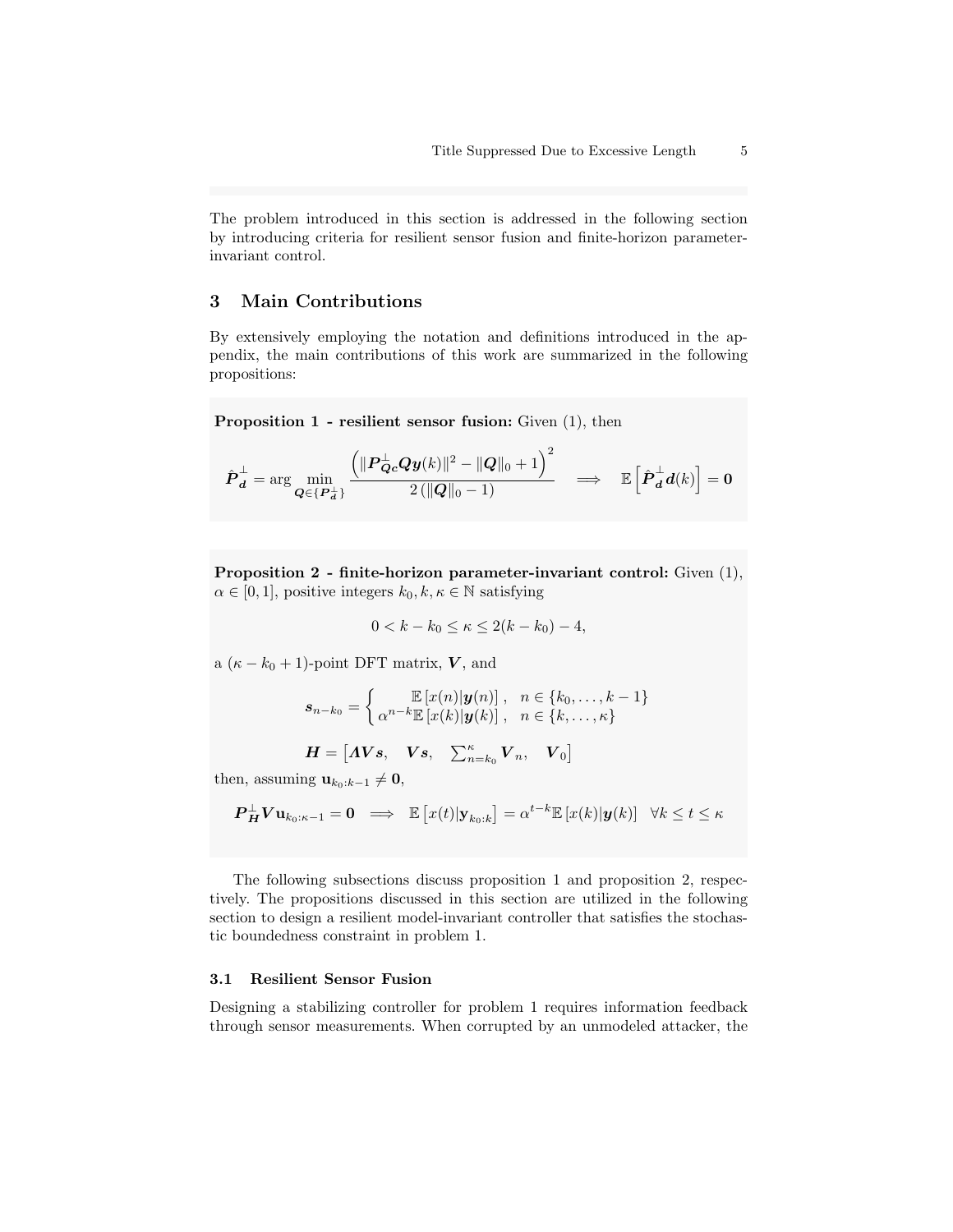sensor contains no information with respect to the system state. Moreover, inclusion of corrupted measurements in state estimation infects the healthy information provided by the uncorrupted sensors. The purpose of resilient sensor fusion is to identify a set of sensors that are expected to be unaffected by the measurement corruption vector,  $d(k)$ , (i.e. reside in the null space of  $d(k)$ ) and to generate a minimum mean squared estimate of the state,  $x(k)$ . From assumption 3, and consistent with the standard assumptions in the related work [12], we assume that there are at least  $M + 1$  sensors which are uncorrupted. However, unlike the previous work, this problem considers uncorrupted measurements that are inherently noisy and that the specific sensors which are corrupted can change at each time-step. Coupled with the fact that the underlying dynamics are unknown (by assumption 2), the resilient sensor fusion strategy at time  $k$  is limited to using only sensor measurements provided at time  $k$ , and no prior information on the state (as prior information on the state will propagate previously corrupted information). In this subsection, we develop a resilient sensor fusion strategy that estimates the null space of the corruption, denoted as  $\hat{\textbf{P}}_{\textbf{d}}^{\perp} \in \{\textbf{P}_{\textbf{d}}^{\perp}\},$ invariant to the value of the state and potential corruption, which is employed to generate a minimum mean squared error (MMSE) state estimate. Specifically, the design of the resilient sensor fusion strategy is organized into three steps:

- 1. formulate a test statistic;
- 2. test for the best corruption null space;
- 3. generate a MMSE state estimate.

These steps are respectively addressed in the remainder of this subsection.

Test Statistic: To determine the corrupted sensors requires identifying a test statistic that is invariant to the unknown system state which can be tested. Assuming a candidate corruption null space,  $Q \in \{P_d^{\perp}\}\$ , and consistent with optimal signal detection theory [5], we write a maximally invariant statistic for  $d(k)$ , invariant to the unknown state,  $x(k)$ , as

$$
\boldsymbol{P}_{\boldsymbol{Q}\boldsymbol{c}}^{\perp}\boldsymbol{Q}\boldsymbol{y}(k) = \boldsymbol{P}_{\boldsymbol{Q}\boldsymbol{c}}^{\perp}\boldsymbol{Q}\left(\boldsymbol{d}(k) + \boldsymbol{v}(k)\right). \tag{3}
$$

The maximally invariant statistic is a statistic of the measurements which contains all the information with respect to  $\mathbf{Qd}(k)$  that is invariant to the unknown state,  $x(k)$ . It is known that there exists no uniformly most powerful (UMP) test for detecting an unknown vectored signal [5], where the UMP test is considered optimal in hypothesis testing theory. Following well established practices employed in bad-data detection [5], we utilize the inner product of the maximally invariant statistic in (3),

$$
\|\mathbf{P}_{\mathbf{Qc}}^{\perp}\mathbf{Qy}(k)\|^2 = \|\mathbf{P}_{\mathbf{Qc}}^{\perp}\mathbf{Q}\left(\mathbf{d}(k) + \mathbf{v}(k)\right)\|^2, \tag{4}
$$

as a test statistic, in place of the maximally invariant statistic.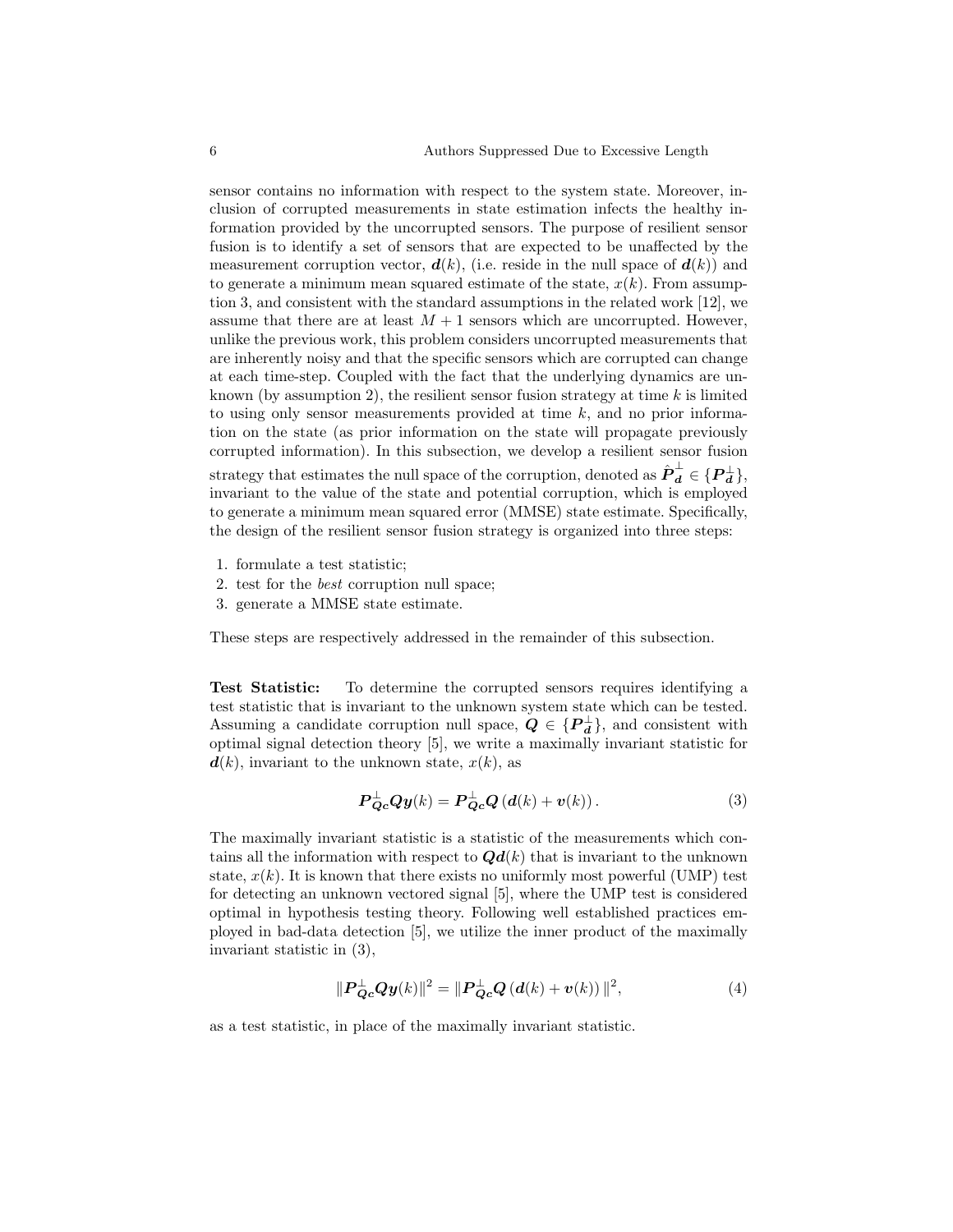Corruption Null Space Test: To determine the corruption null space, we seek to identify the candidate  $Q$  for the test statistic that *best fits* the measurements, assuming  $\mathbf{Q}d(k) = 0$ , as implemented in proposition 1, the implication of which is described in the following proof:

Proof of proposition 1. From assumption 3, we observe that the test statistic in (4) has the property  $||\boldsymbol{P}_{\boldsymbol{Q}\boldsymbol{c}}^{\perp}\boldsymbol{Q}\boldsymbol{d}(k)||^2 = \boldsymbol{0}, \quad \exists \boldsymbol{Q}^{\top}\boldsymbol{Q} \in {\{\boldsymbol{P}_{\boldsymbol{d}}^{\perp}\}\.}$  It is expected that the above property is best satisfied, by a candidate  $Q$ , when the goodness-offit of the test statistic with respect to its corresponding distribution, assuming  $\boldsymbol{Q}d(k) = \boldsymbol{0},$ 

$$
\frac{\left(\|\boldsymbol{P}_{\boldsymbol{Q}\boldsymbol{c}}^{\perp}\boldsymbol{Q}\boldsymbol{y}(k)\|^2-\mathbb{E}\left[\|\boldsymbol{P}_{\boldsymbol{Q}\boldsymbol{c}}^{\perp}\boldsymbol{Q}\boldsymbol{y}(k)\|^2\Big|\boldsymbol{Q}\boldsymbol{d}(k)=\boldsymbol{0}\right]\right)^2}{\text{Cov}\left[\|\boldsymbol{P}_{\boldsymbol{Q}\boldsymbol{c}}^{\perp}\boldsymbol{Q}\boldsymbol{y}(k)\|^2\Big|\boldsymbol{Q}\boldsymbol{d}(k)=\boldsymbol{0}\right]}
$$

is minimized. We conclude the proof by observing that when  $\mathbf{Q}d(k) = \mathbf{0}$ , it is true that  $||P^{\perp}_{\mathbf{Qc}}\mathbf{Qy}(k)||^2$  has a central chi-square distribution with central moments:

$$
\mathbb{E}\left[\boldsymbol{P}_{\boldsymbol{Q}\boldsymbol{c}}^{\perp}\boldsymbol{Q}\boldsymbol{y}(k)|\boldsymbol{Q}\boldsymbol{d}(k)=0\right]=\|\boldsymbol{Q}\|_{0}-1
$$
  
 
$$
\text{Cov}\left[\boldsymbol{P}_{\boldsymbol{Q}\boldsymbol{c}}^{\perp}\boldsymbol{Q}\boldsymbol{y}(k)|\boldsymbol{Q}\boldsymbol{d}(k)=0\right]=2(\|\boldsymbol{Q}\|_{0}-1).
$$

**State Estimation:** Given the expected null space of the corruption,  $\hat{P}_d^{\perp}$  $\frac{1}{d}$ , from proposition 1, the minimum mean-squared error estimate of the state is

$$
\mathbb{E}\left[x(k)|\boldsymbol{P}_{\boldsymbol{Q}\boldsymbol{c}}^{\perp}\boldsymbol{Q}\boldsymbol{y}(k)\right]=\frac{\boldsymbol{c}^{\top}\boldsymbol{Q}^{\top}\boldsymbol{Q}\boldsymbol{y}(k)}{\boldsymbol{c}^{\top}\boldsymbol{Q}^{\top}\boldsymbol{Q}\boldsymbol{c}}
$$

where  $\boldsymbol{Q}^T\boldsymbol{Q} = \hat{\boldsymbol{P}}_{{\boldsymbol{d}}}^\perp$  $\overset{+}{a}$  .

#### 3.2 Finite-Horizon Parameter-Invariant Control

The parameter-invariant controller utilizes a time-history of the state estimates and control inputs to design a finite-horizon controller that stabilizes the mean and is invariant to the unknown system dynamics.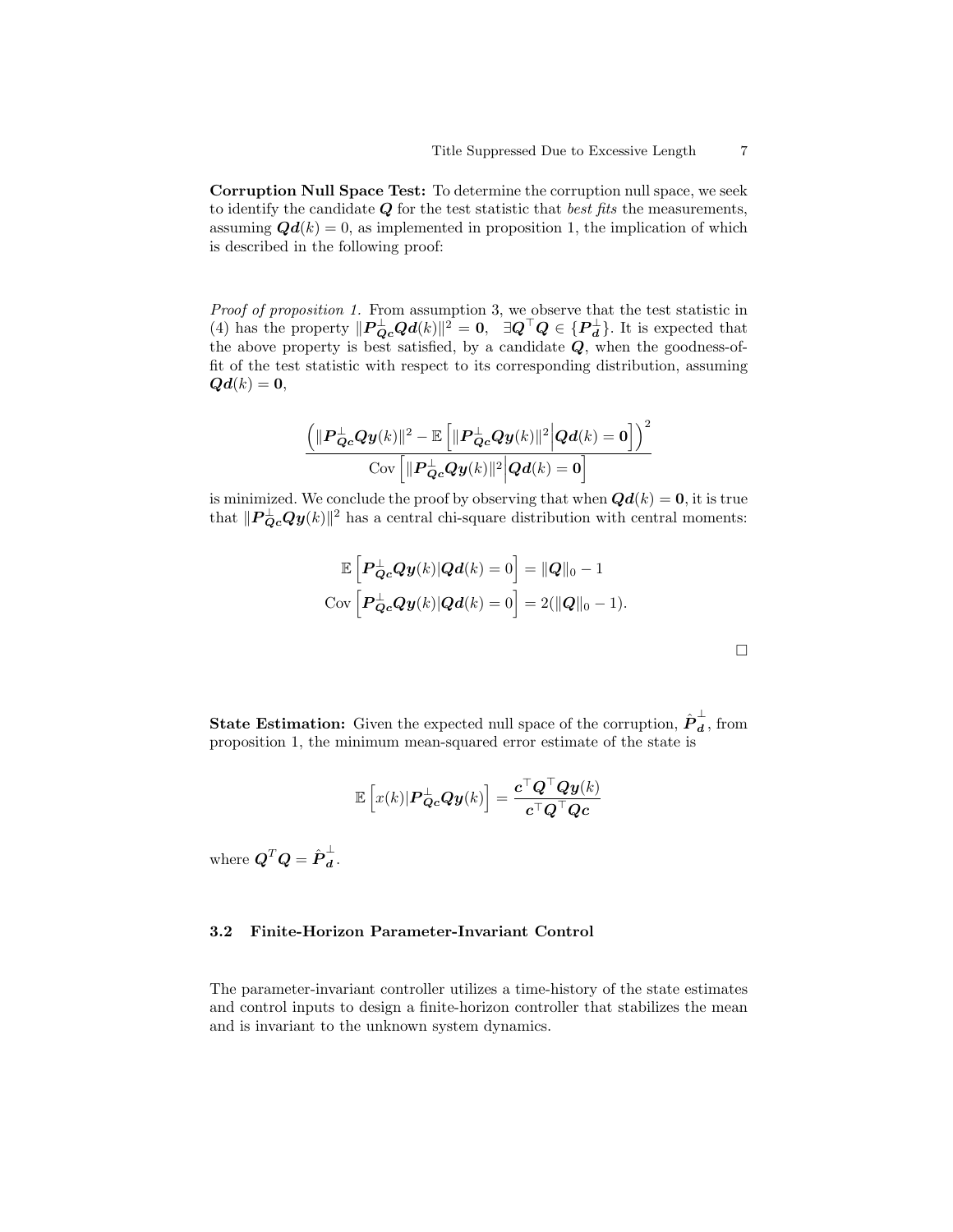*Proof of proposition 2.* Defining  $\hat{x}(k) = \mathbb{E}[x(k)|y(k)]$ , we consider the following time-series generated by (1),

$$
\begin{bmatrix}\n\hat{x}(k_{0}) \\
\hat{x}(k_{0}+1) \\
\vdots \\
\hat{x}(k) \\
\hat{\alpha}\hat{x}(k) \\
\vdots \\
\alpha^{k-k}\hat{x}(\kappa)\n\end{bmatrix} = \begin{bmatrix}\n1 & & & & & \\
-a & 1 & & & & \\
& -a & 1 & & & \\
& & -a & 1 & & \\
& & & -a & 1 & \\
& & & & -a & 1\n\end{bmatrix}\n\begin{bmatrix}\n\hat{x}(k_{0}) \\
\mu + bu(k_{0}) \\
\mu + bu(k_{0}) \\
\vdots \\
\mu + bu(k_{0})\n\end{bmatrix}
$$
\n
$$
\Leftrightarrow \begin{bmatrix}\n\hat{x}(k_{0}) \\
\hat{x}(k_{0}+1) \\
\vdots \\
\hat{x}(k_{0}) \\
\vdots \\
\hat{x}(k_{0})\n\end{bmatrix} = \begin{bmatrix}\n1 & & & & & \\
-a & 1 & & & \\
& -a & 1 & & \\
& & \ddots & \ddots & \\
& & -a & 1 & \\
& & & -a & 1 \\
& & & & -a & 1\n\end{bmatrix}\n\begin{bmatrix}\n\hat{x}(k_{0}) - a\alpha^{k-k}\hat{x}(k) \\
\mu + bu(k_{0}) \\
\vdots \\
\mu + bu(k_{0})\n\end{bmatrix}
$$
\n
$$
\Leftrightarrow s = \bar{V}^{\top} (I + a\Lambda)^{-1} V \begin{bmatrix}\n\hat{x}(k_{0}) - a\alpha^{k-k}\hat{x}(k) \\
\hbar u_{k_{0}:k-1} + \mu I\n\end{bmatrix}
$$
\n
$$
\Leftrightarrow \mathbf{v} s = (I + a\Lambda)^{-1} V \begin{bmatrix}\n\hat{x}(k_{0}) - a\alpha^{k-k}\hat{x}(k) \\
\hbar u_{k_{0}:k-1} + \mu I\n\end{bmatrix}
$$
\n
$$
\Leftrightarrow \mathbf{v} = \mathbf{H}\boldsymbol{\theta} + \mathbf{V}_{1:\kappa-k_{0}} \mathbf{u}_{k_{0}:k-1} = \mathbf{0} \qquad \text{(by Nyquist-Shannon Theorem)}
$$

where

$$
\boldsymbol{\theta} = \left[ -\frac{a}{b}, -\frac{1}{b}, \frac{\mu}{b}, \frac{x(k_0) - ax(\kappa) - \mu}{b} \right]^\top.
$$

The first implication transforms the time-series signal into an equivalent ( $\kappa$  −  $k_0 + 1$ )-step periodic signal by augmenting the initial condition. By the Nyquist-Shannon Theorem, the future control inputs,  $\mathbf{u}_{k:\kappa-1}$ , can be reconstructed from the previous measurements, a desired state trajectory, and the past control inputs,  $\mathbf{u}_{k_0:k-1}$  if  $\kappa - k_0 < 2(k - k_0) - ||\Theta||_0$ . Since this criteria is satisfied in the worst-case by assuming all parameters are non-zero, the control sequence that generates the desired future state trajectory is reconstructed by solving

$$
\pmb{P}_{\pmb{H}}^\perp \pmb{V}_{1:\kappa-k_0} \mathbf{u}_{k_0:\kappa-1} = \pmb{0}
$$

assuming  $\kappa - k_0 < 2(k - k_0) - 4$ .

Recalling that the controller is design to stabilize the mean through an additive control input, the predicted covariance of the state is given in the following corollary: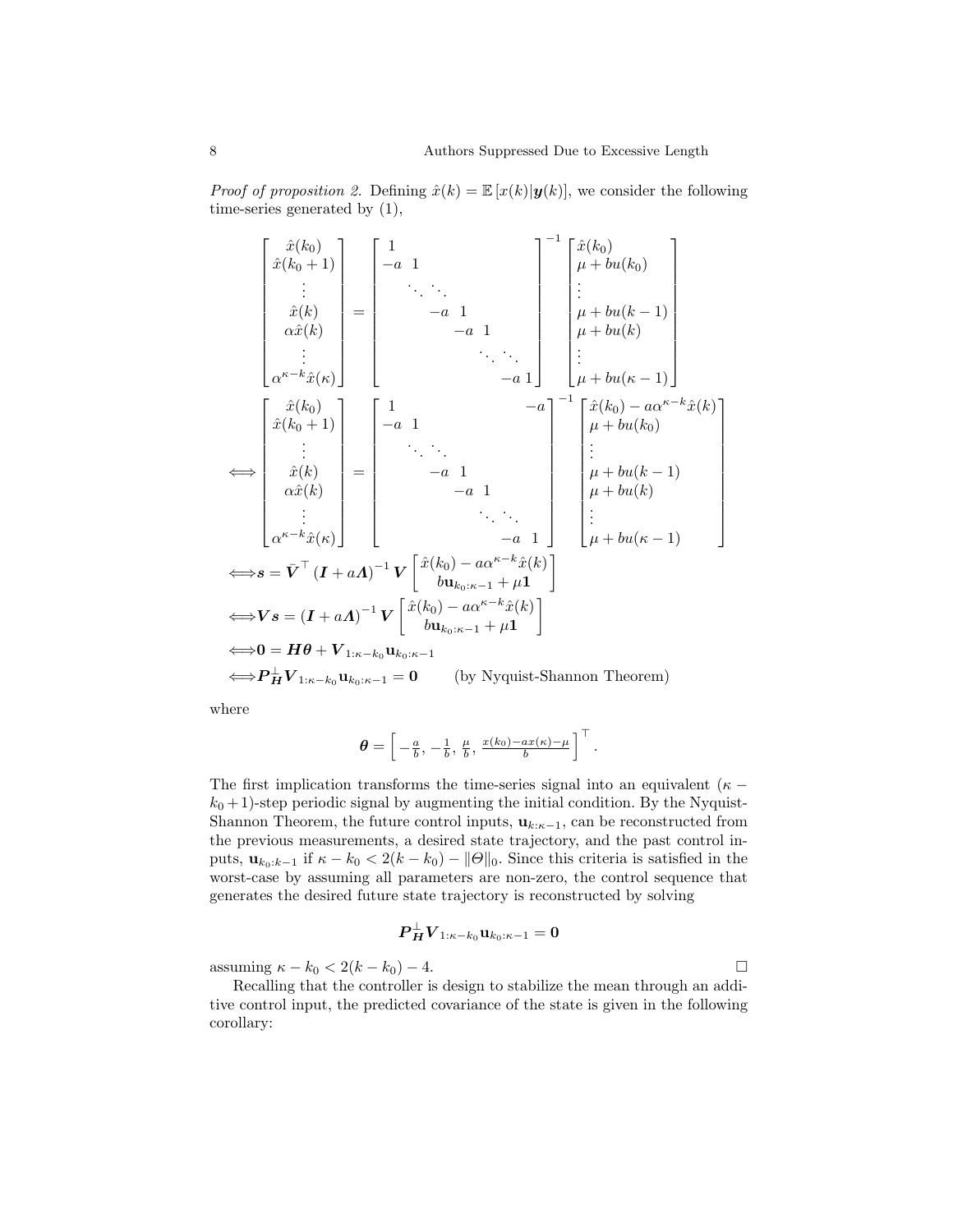Corollary 1 - Covariance of Predicted State: Assuming  $Q^{\top} Q \in \left\{ \hat{P}^{\perp}_{d}\right\}$  $\frac{\bot}{d}$ , then

$$
Cov\left[x(t)|\mathbf{P}_{\mathbf{Q}c}^{\perp}\mathbf{Q}y(k)\right] = Cov\left[x(k)|\mathbf{P}_{\mathbf{Q}c}^{\perp}\mathbf{Q}y(k)\right] + a^{t-k-1}\sigma, \quad \forall t \ge k
$$

Satisfying the equality constraint in proposition 2 restricts the horizon for which the controller can be designed. As a best estimate of the control sequence which satisfies proposition 2, we employ a maximum likelihood estimate of the future control sequence as

$$
\mathbf{u}_{k:\kappa-1} = -G\mathbf{u}_{k_0:k-1} \tag{5}
$$

where

$$
G = \left(\bar{V}_{k-k_0+1:k}^{\top} P_H^{\perp} V_{k-k_0+1:k}\right)^{-1} \bar{V}_{k-k_0+1:k}^{\top} P_H^{\perp} V_{1:k-k_0}
$$
 (6)

The resilient sensor fusion strategy presented in this section identifies a maximum likelihood estimate of the corruption null space, consistent with commonly adopted goodness-of-fit approaches. The resulting estimator is employed to design an parameter-invariant control sequence which stabilizes the mean of the estimate at a convergence rate of  $\alpha$ .

### 4 Resilient Parameter-Invariant Controller Design

From the previous section, it is clear that the performance of the resilient state estimator affects the controller. Since it is a primary concern to secure the measurements against malicious attacks, and a secondary concern to maximize the performance with respect to the environmental unknowns, we introduce the following proposition to design the parameter-invariant controller convergence rate, α:

Proposition 3 - Controller Design : Given problem 1,  ${\hat P}_d^{\perp}$  $\frac{1}{d}$  from proposition 1, then a control sequence **u** in proposition 2 designed assuming  $\alpha$  will satisfy (2) if and only if

$$
0 \leq \alpha \leq \sqrt{\frac{\alpha^{\star} - \frac{1}{c^{\top} \hat{P}_{d}^{\perp} c}}{\frac{1}{\eta c^{\top} \hat{P}_{d}^{\perp} c} + 1}}
$$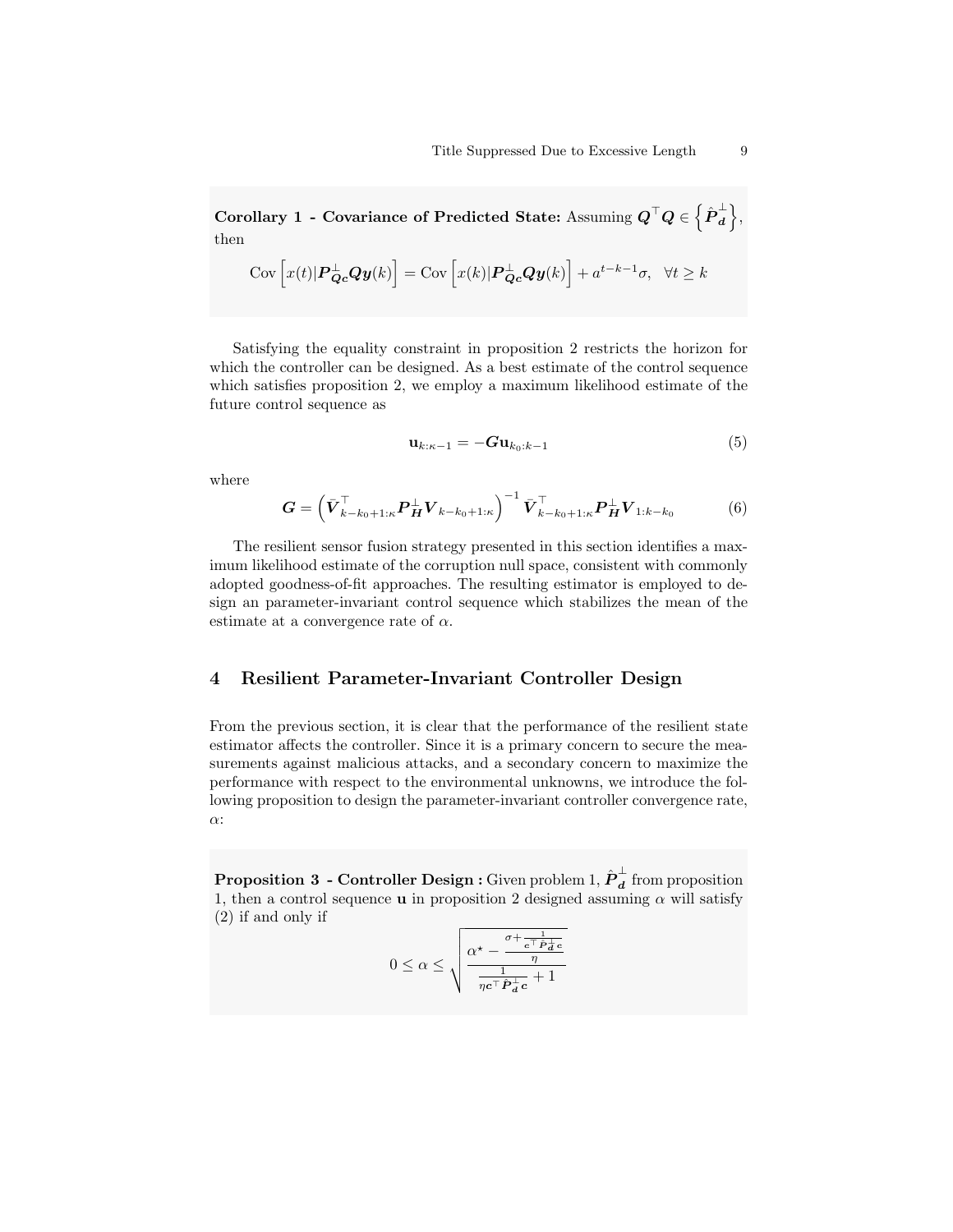$\Box$ 

*Proof*. We define  $\mathbf{l} = \hat{\boldsymbol{P}}_{\boldsymbol{d}}^{\perp} \boldsymbol{c} (\boldsymbol{c}^{\top} \hat{\boldsymbol{P}}_{\boldsymbol{d}}^{\perp} \boldsymbol{c})^{-1}$ , and write

$$
\alpha \leq \sqrt{\frac{\alpha^* - \frac{\sigma + l^\top l}{\eta}}{\frac{1}{\eta} l^\top l + 1}} \iff \alpha^2 \left( \frac{l^\top l}{\eta} + 1 \right) + \frac{\sigma + l^\top l}{\eta} \leq \alpha^*
$$
  

$$
\iff \alpha^2 \left( l^\top l + \|x(k)\|^2 \right) + \left( l^\top l + \sigma \right) \leq \alpha^* \|x(k)\|^2, \quad \forall \quad \|x(k)\|^2 \geq \eta
$$
  

$$
\iff \mathbb{E} \left[ \|\alpha \mathbb{E} \left[ x(k) | \mathbf{y}(k) \right] \|^2 + \text{Cov} \left[ x(k+1) | \mathbf{y}(k) \right] \right] \leq \alpha^* \|x(k)\|^2, \quad \forall \quad \|x(k)\|^2 \geq \eta
$$
  

$$
\iff \mathbb{E} \left[ \|\mathbb{E} \left[ x(k+1) | \mathbf{y}(k) \right] \|^2 + \text{Cov} \left[ x(k+1) | \mathbf{y}(k) \right] \right] \leq \alpha^* \|x(k)\|^2, \quad \forall \quad \|x(k)\|^2 \geq \eta
$$
  

$$
\iff \mathbb{E} \left[ \|x(k+1)\|^2 \right] \leq \alpha^* \|x(k)\|^2, \quad \forall \quad \|x(k)\|^2 \geq \eta
$$

A direct consequence of proposition (3) is the following corollary identifying when a resilient parameter-invariant controller exists that satisfies the performance criteria in (2).

Corollary 2 - Controller Existence : A resilient parameter-invariant controller satisfying (2) exists if and only if

$$
\frac{1}{c^{\top}\hat{\boldsymbol{P}}_{\boldsymbol{d}}^{\perp}\boldsymbol{c}} \leq \alpha^{\star}\eta - \sigma
$$

By applying Markov's inequality to proposition 3, a probabilistic bound on the likelihood the state diverges is provided in the following corollary:

Corollary 3 - Probability of Divergence: Assuming proposition 3,

 $\Pr \left[ \|x(k+1)\|^2 \geq \|x(k)\|^2 \right] \leq \alpha^*$ ,  $\forall$   $\|x(k)\|^2 \geq \eta$  (Markov's inequality)

The resilient parameter-invariant controller formulated in this section is evaluated through simulation in the following section.

## 5 Simulation Results

This section provides a qualitative evaluation of the resilient parameter-invariant controller. This evaluation is presented in two subsections. The following subsection presents disturbance rejection results considering first order systems, both unstable and stable, when sensor corruption is both present and absent. The final subsection presents a simulated cruise control scenario for robotic platforms.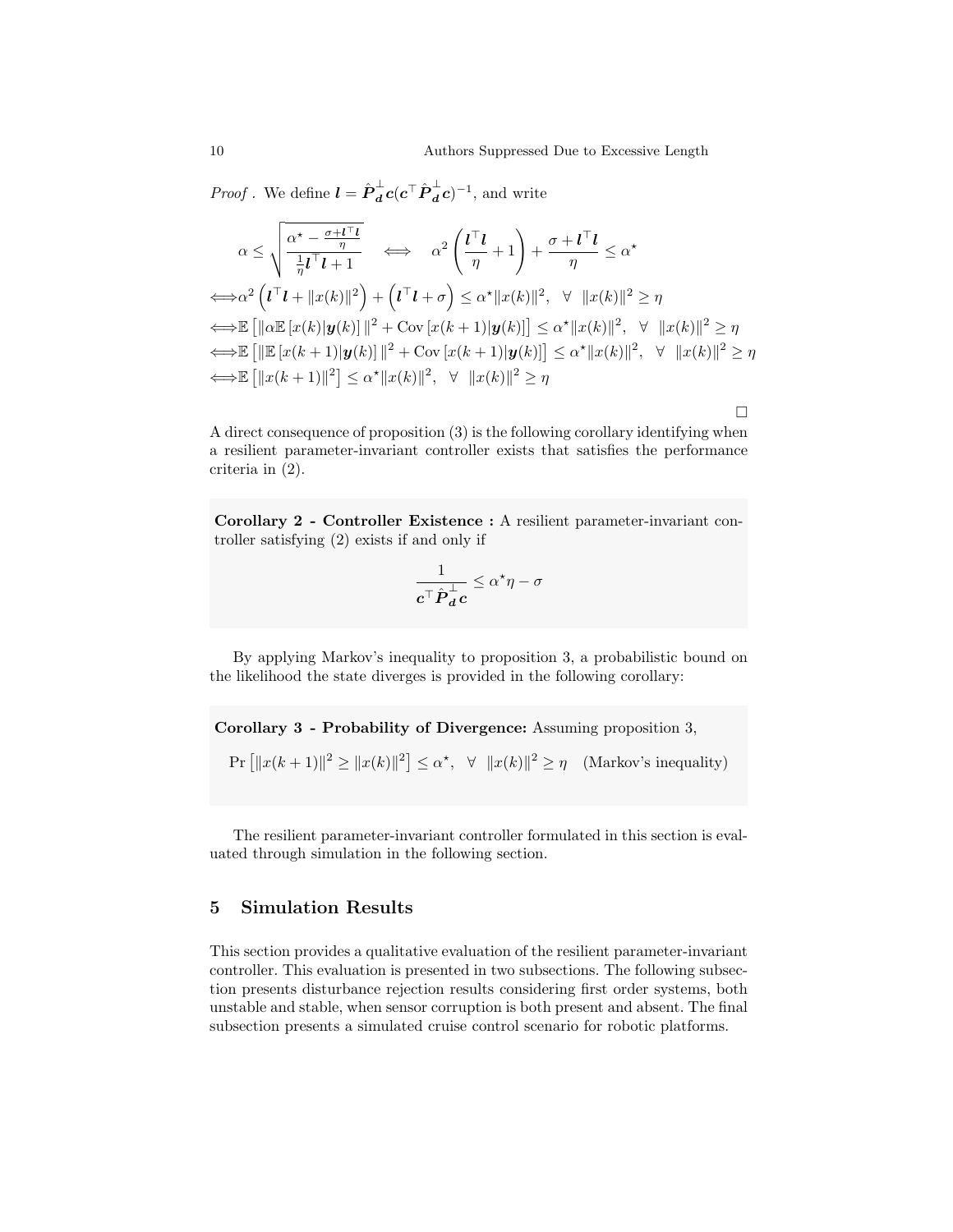#### 5.1 Disturbance Rejection

In this subsection, we evaluate the resilient parameter-invariant controller with respect to disturbance rejection. We consider the following global variables for all simulations in this subsection

- $b = 1$  (input gain);
- $-C = [2, 3, 4, 5, 10]^\top$  (measurement gain);
- $x(0) = 5$  (initial condition);
- $-\mu = -1$  (process noise mean);
- $\sigma = 0.01$  (process noise covariance);
- $-\alpha^* = 0.1$ ,  $\eta = 1$  (stochastic boundedness parameters);

Additionally, we use a windowed approach for the controller design, where we use the last 20 measurements (19 previous inputs), to design a 10-step finite horizon control sequence at each time step. Assuming this system and controller design strategy, we evaluate the resilient controller when the system is stable  $(a = 0.8)$ and unstable  $(a = 1.8)$  when all the sensors are uncorrupted, and when the first and last sensors are corrupted by a random attacker using a zero-mean Gaussian attack with variance 10. The remainder of this subsection addresses these four scenarios: (a) stable, no corruption; (b) stable, with corruption; (c) unstable, no corruption; (d) unstable, with corruption.

All figures in this section (i.e. Fig. 1 - 4), have the same subplot structure, as demonstrated by Fig. 1. The upper most subplot denotes the state trajectory (i.e. the value of  $x(k)$  during the entire simulation). The second subplot denotes the two-norm of the state trajectory,  $||x||$ , as a solid line, the crosses at each time step identify the two-norm of the state-estimate, and the dashed line denotes the stochastic boundedness threshold,  $\eta$ . The third subplot identifies the control input,  $u$ , at each time step. The fourth subplot identifies whether a sensor  $(1 \text{ to } 5)$ was selected at a specific time step (denoted by a cross) or identified as corrupted at each time step (no cross). The final subplot illustrates the convergence rate,  $\alpha$ , chosen by the parameter-invariant controller at each time step such that the desired convergence rate  $\alpha^*$  is achieved.

Fig. 1 presents the results for a stable system with no sensor attacks. In Fig. 1, we simulate a state disturbance injection (beyond the process noise) occurring every 30 time steps. It is clear that the controller is capable of stabilizing the system, and achieves the performance bound on the norm of the state; however, we note that despite no attacks being present in this simulation it is assumed that some of the sensor measurements are corrupted at most time steps. This results from the fact that unlike classical state-estimators, which minimize the mean-squared error of the state estimate, the resilient sensor fusion minimizes a normalized deviation of the measured sensor noise from a weighted average of the sensor measurements. This results in the rejection of measurements which are significantly different from the mean of the sensor measurements. As a consequence, depending on the specific subset of measurements accepted as secure, the controller convergence rate changes to maintain the performance specification.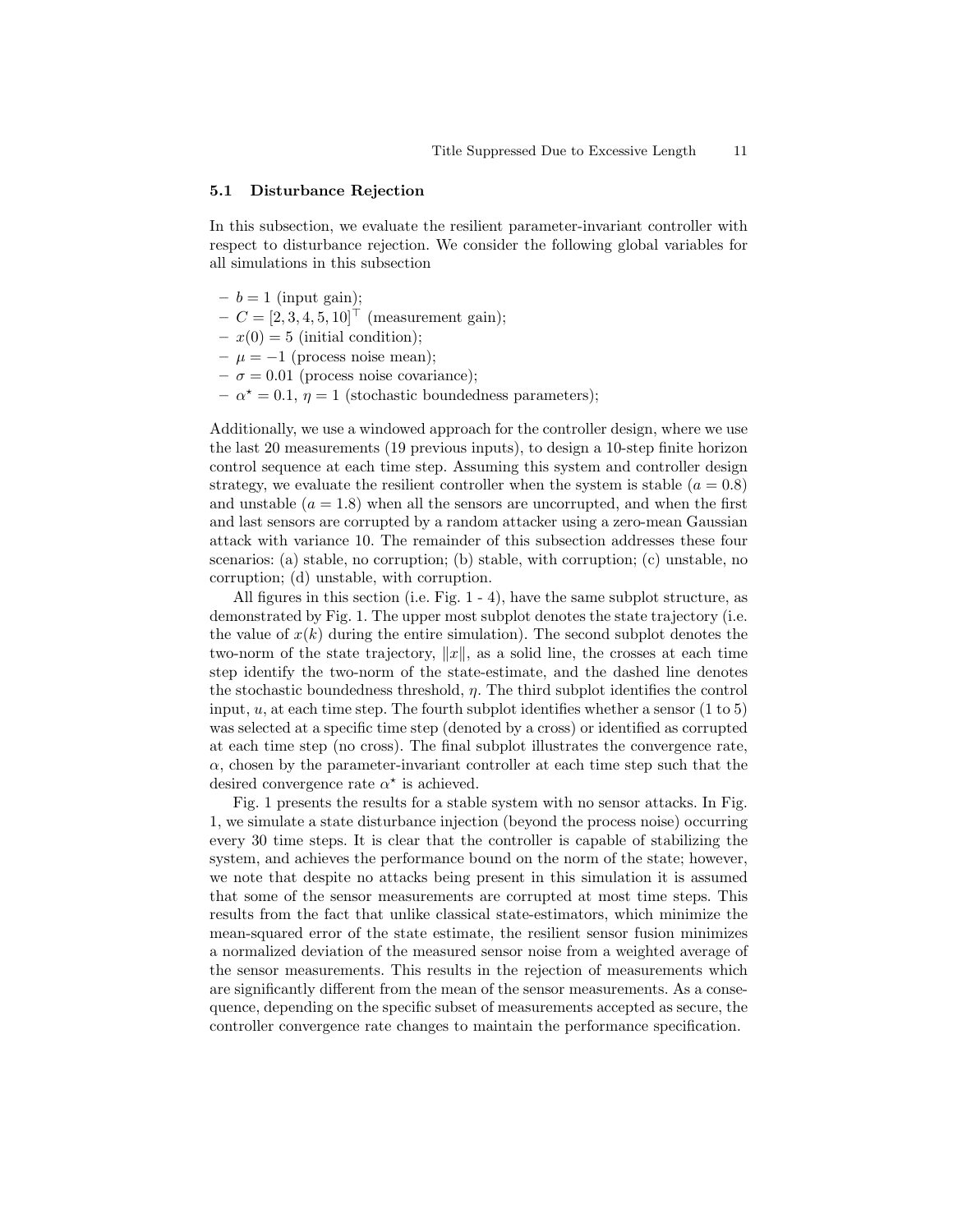

Fig. 1. Stable system  $(a = 0.8)$  with no sensor attacks.

Simulated results for a stable system in the presence of sensor attacks is presented in Fig. 2. We consider the same state disturbance injection as in Fig. 1, and observe a very similar performance in terms of disturbance rejection. However, this comes at the cost of an increased variance in the controller sequence (as compared to Fig. 1). The increased variance is undesirable in most physical actuators since this results in increased strain and fatigue on mechanical parts. The increased variance is a direct result of designing the controller sequence to match the performance specification, and can be reduced by upper bounding the desired state convergence rate,  $\alpha$ , employed by the parameter-invariant controller. Through a comparison between Fig. 1 and Fig. 2 we notice that sensor one is selected significantly less when under attack and sensor five is selected only marginally less, despite being corrupted by the same attack. This is expected since given the same attack, signal-to-corruption ratio is greater in sensor five than in sensor one. Recalling that the measurement model in (1) is normalized such that all the sensors have the same noise profile, sensor five having a higher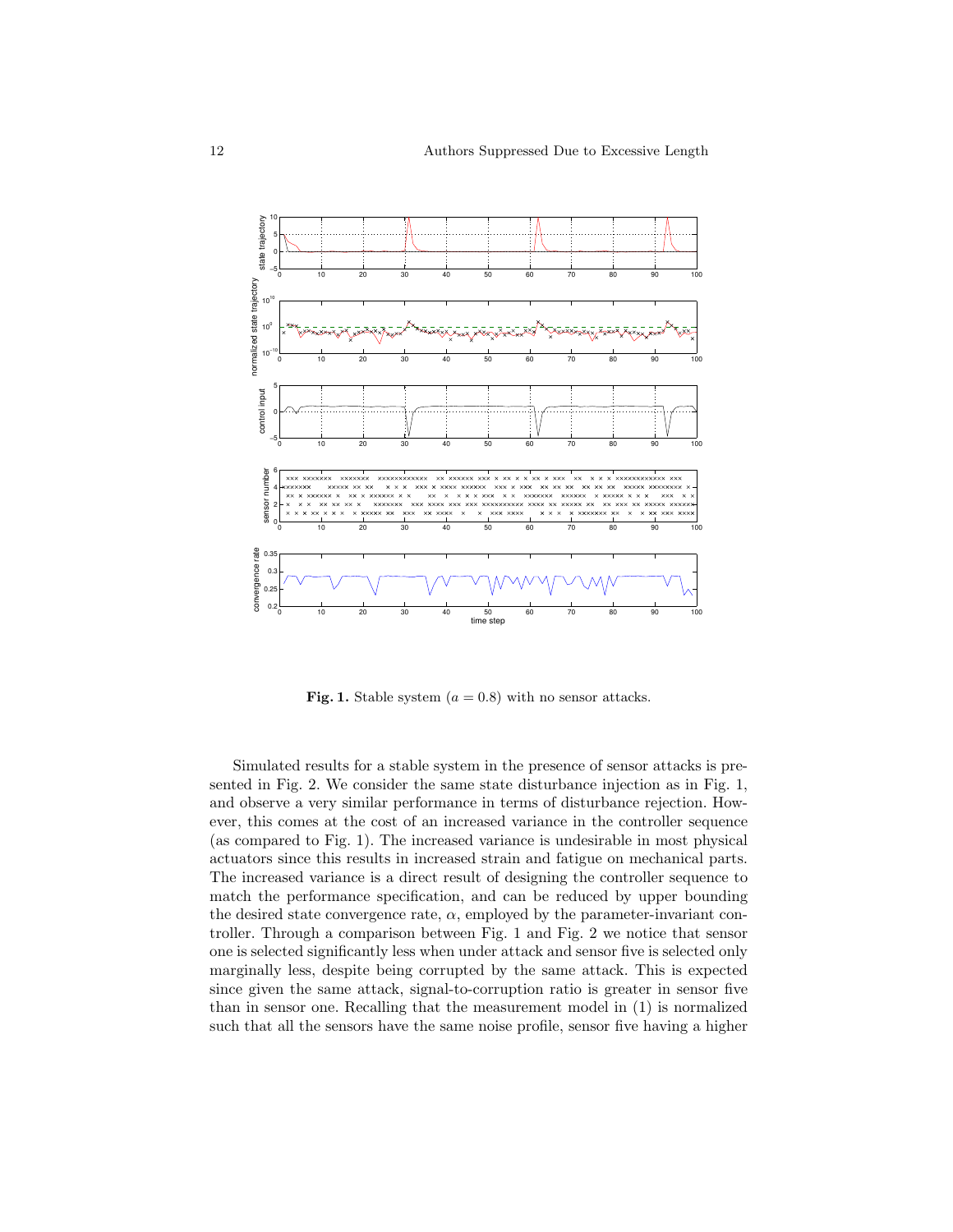

Fig. 2. Stable system  $(a = 0.8)$  with sensor 1 and 5 under attack.

signal-to-corruption ratio (assume the same attack) than sensor one is equivalent to stating that since sensor five is less noisy than sensor one, sensor five is more likely to be trusted.

A unstable system with no sensor attacks is considered in Fig. 3. Similar to the results for the stable system, here we observe that resilient parameterinvariant controller stabilizes the system with respect to unknown disturbances, and has a response very similar to the stable system results in Fig. 1. Although the control input is different, the performance is nearly identical, which is a direct result of the controller design requirement to be invariant to the unknown system parameters, regardless of stability. Similarly, we notice a similar sensor selection and rejection profile as in Fig. 1. This result is consistent with the fact that the sensor fusion strategy is design invariant to the unknown state, which orthogonalizes the issues of stability and resilience for the purposes of identifying corrupted sensors.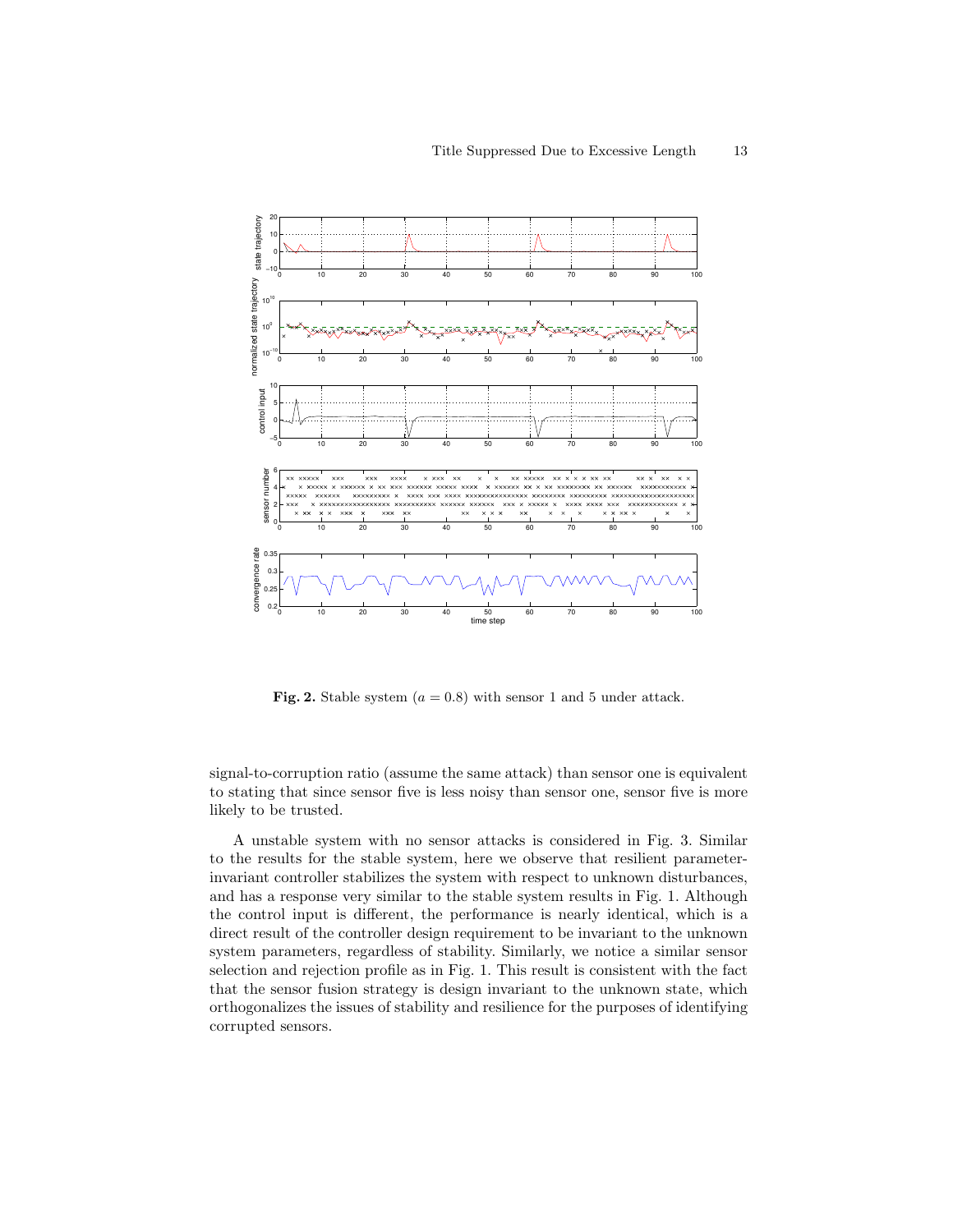

Fig. 3. Unstable system  $(a = 1.8)$  with no sensor attacks.

The final figure in this subsection, Fig. 4, illustrates the results when considering an unstable system and with sensor attacks. Consistent with the results when no sensor attacks are present, we observe nearly identical results when sensors are attacked, regardless of the underlying system stability. This further illustrates that the specification based-design of the resilient parameter-invariant controller can be achieved regardless of the underlying system parameters. We note, however, a multi-step design specification will vary with the system stability since the multi-step predicted state covariance is a non-linear function of the process noise and state dynamic gain, a. For this reason, it is necessary that the resilient parameter invariant controller be designed at each time step in order to satisfy the performance specification invariant to the unknown state dynamics.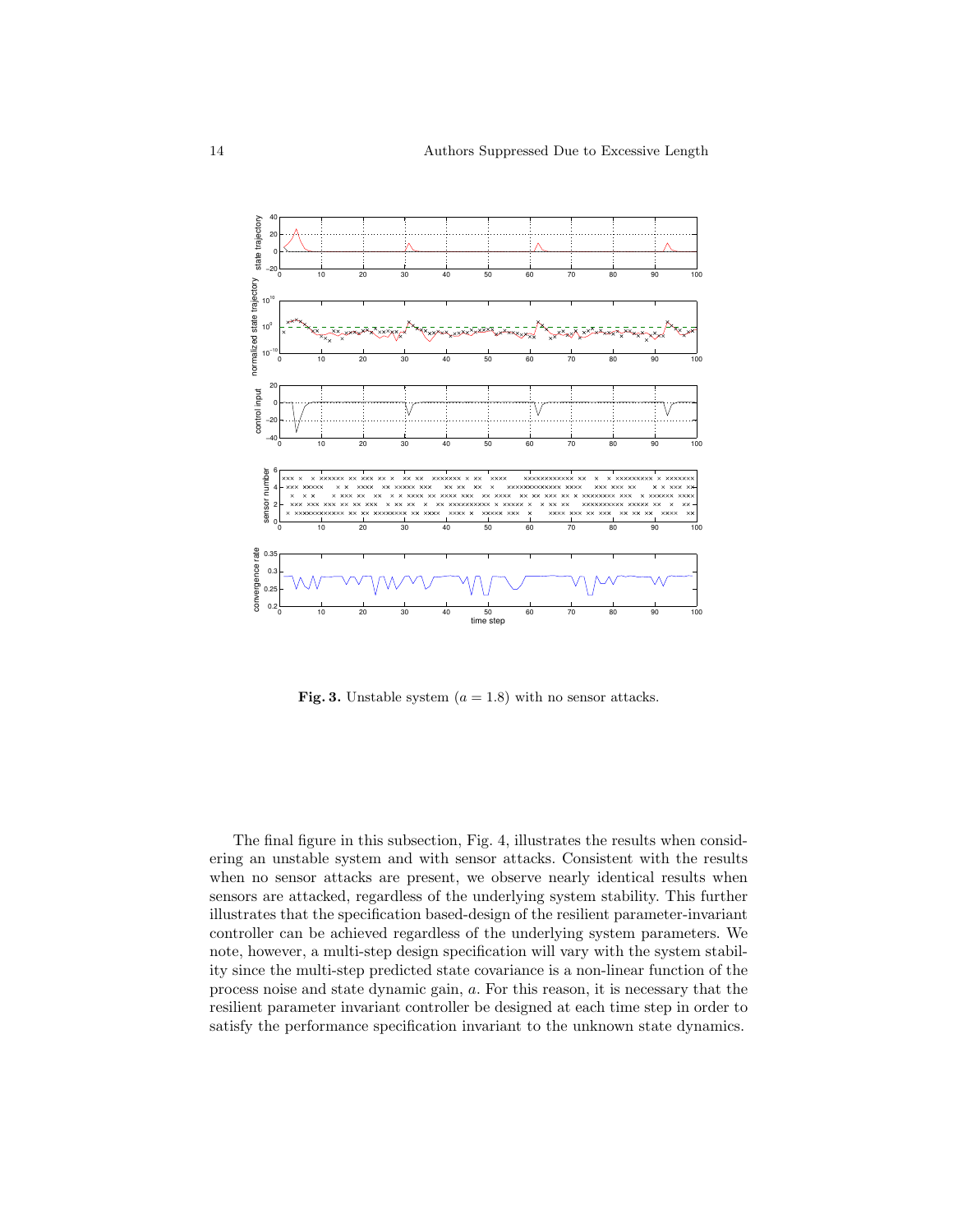

Fig. 4. Unstable system  $(a = 1.8)$  with sensor 1 and 5 under attack.

#### 5.2 Resilient Cruise Control

To evaluate the resilient parameter-invariant controller as a potential cruise control mechanism, we consider a simplified first-order model of a mobile robot as

$$
x(k+1) = 0.95x(k) + u(k) + w(k)
$$
  
\n
$$
y(k) = [2, 3, 4]^T x(k) + v(k)
$$
\n(7)

where  $w(k)$  [-1, .01], and we assume  $\alpha^* = 0.1$ , and  $\eta = 1$  for the performance constraint. The parameter choices in this simulation are motivated by the fact that the velocity of surface robots is accurately modeled as a stable first-order system when set-point control is performed at a rate an order of magnitude greater than the electro-mechanical system time-constant.

In this simulation, we assume the initial vehicle speed is 5 km/h  $(x(0) = 5)$ and at time step 50 the speed is desired to increase to 15 km/h. Additionally, we assume the control input is bounded on the interval of −1 to 5. The result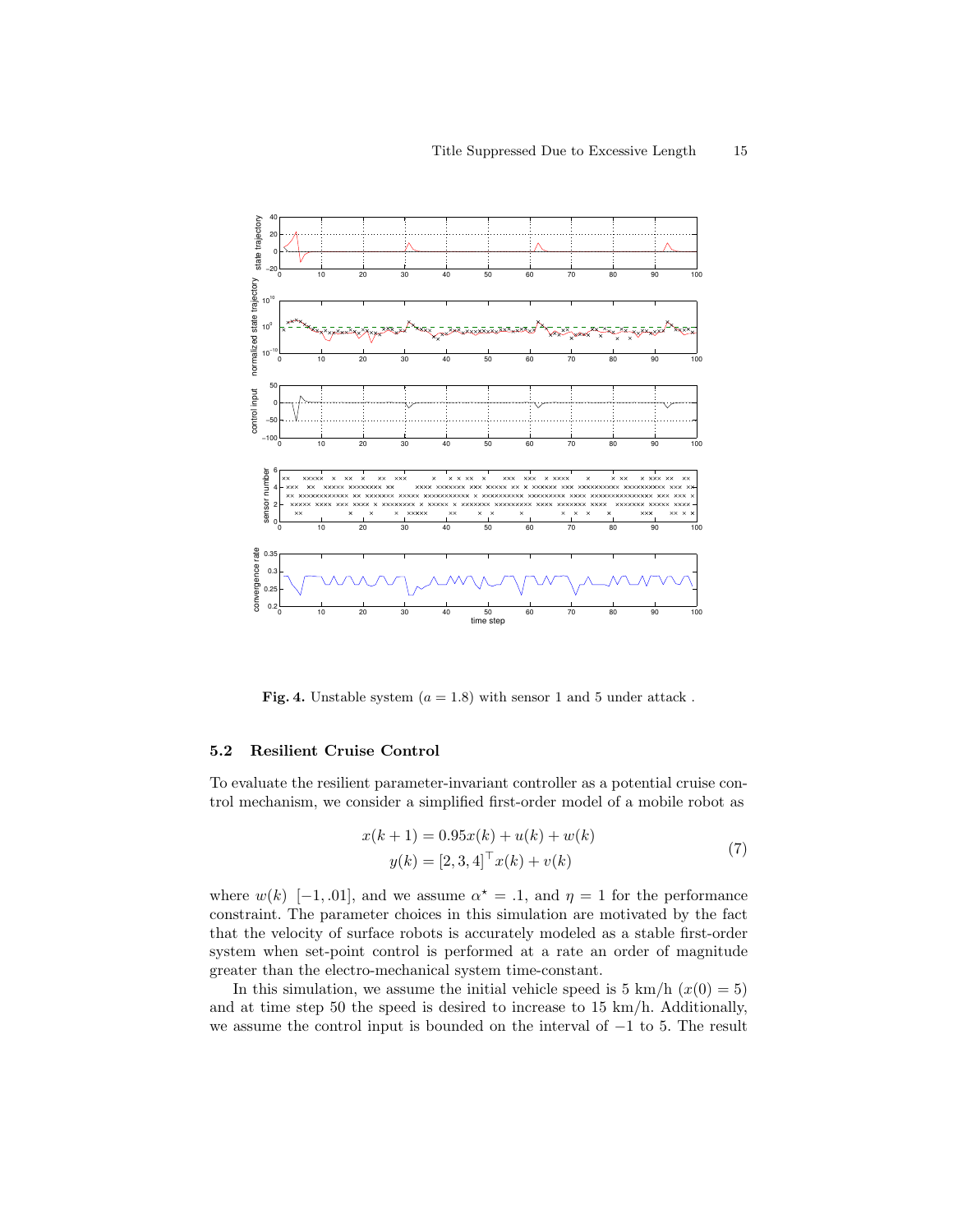

Fig. 5. Landshark cruise control with no corruption.

of employing the resilient parameter-invariant controller for cruise control is provided in Fig. 5 without sensor attacks. We observe in Fig. 5 that the vehicle speed is stabilized with a lag in the state trajectory. The lag is a result of the fact that a history of measurements is required to generate a control sequence. It remains a focus of future research to reduce this lag. A portion of the state trajectory lag is due to the saturation of the control signal, which does not affect the stability of the system despite the resilient control law being designed without a constraint on the control sequence.

The cruise controller performance in the presence of a sensor attack on sensor three is illustrated in Fig. 6. Here we observe, and consistent with previous observations, that when attacked, the measurement of sensor three is accepted less often. In this case, sensor one (known to be more noisy) is selected more often. This results in the need for, on a average, a more aggressive control law to meet the performance criteria.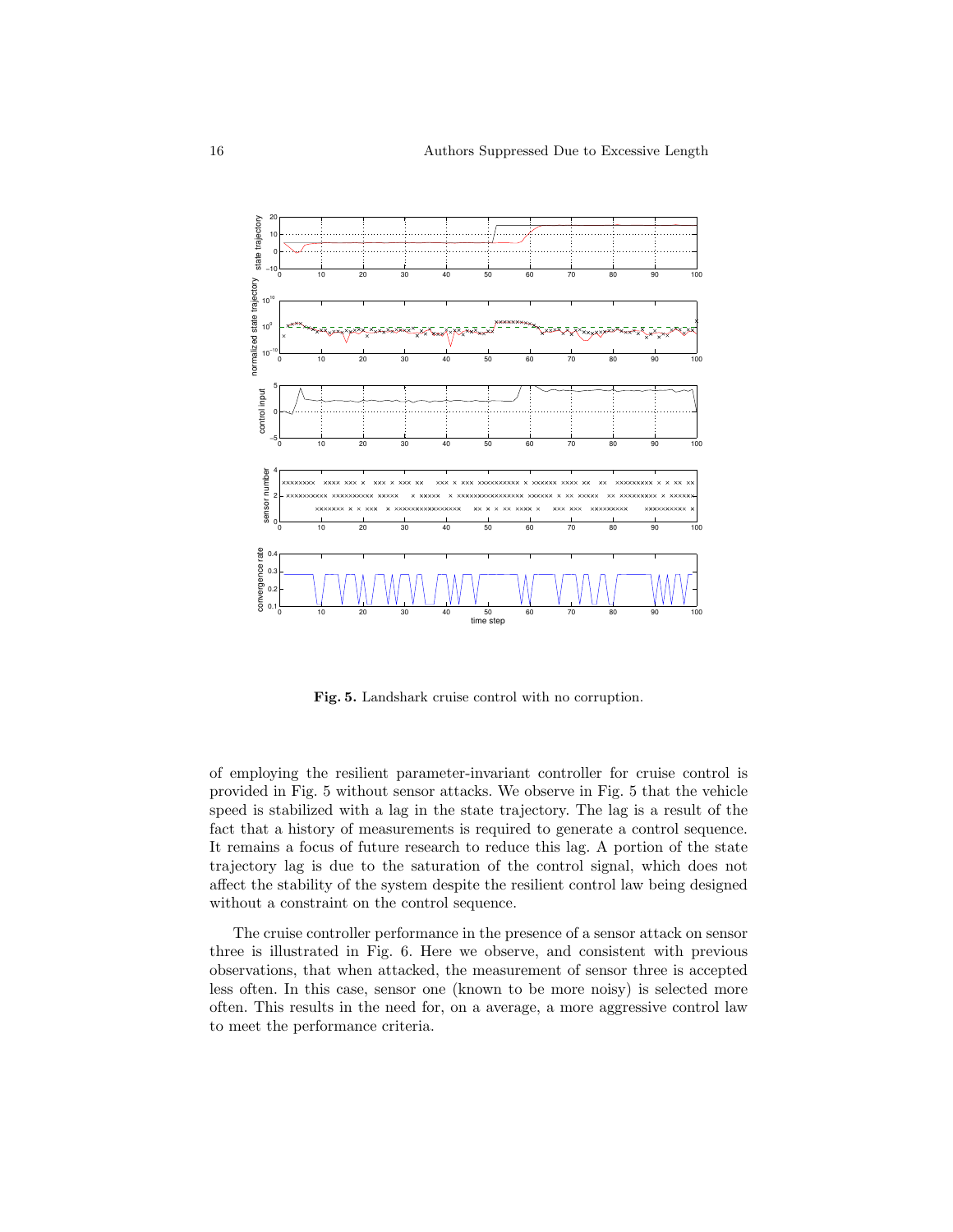

Fig. 6. Landshark cruise control with corruption.

## 6 Discussion and Future Work

This work addresses the problem of resilient control of unknown first-order stochastic LTI systems in the presence of sensor attacks. A resilient sensor fusion strategy is introduced that minimizes the likelihood of a corrupted sensor being trusted. A time-series concatenation of secure estimates is utilized in cooperation with a desired state trajectory and previous control inputs to design a mean-stabilizing finite-horizon control sequence, invariant to the unknown system parameters. The parameter-invariant controller is designed using a frequency domain representation of an equivalent time-series representation of the system inputs to system outputs, thus allowing the design of a mean-stabilizing controller. Simulated results illustrate that the resilient parameter-invariant controller is capable of stabilizing unknown state disturbances and can perform state trajectory tracking.

Future work on this topic includes the extension of the scalar results in this paper to multi-dimensional systems with known dynamical structures but un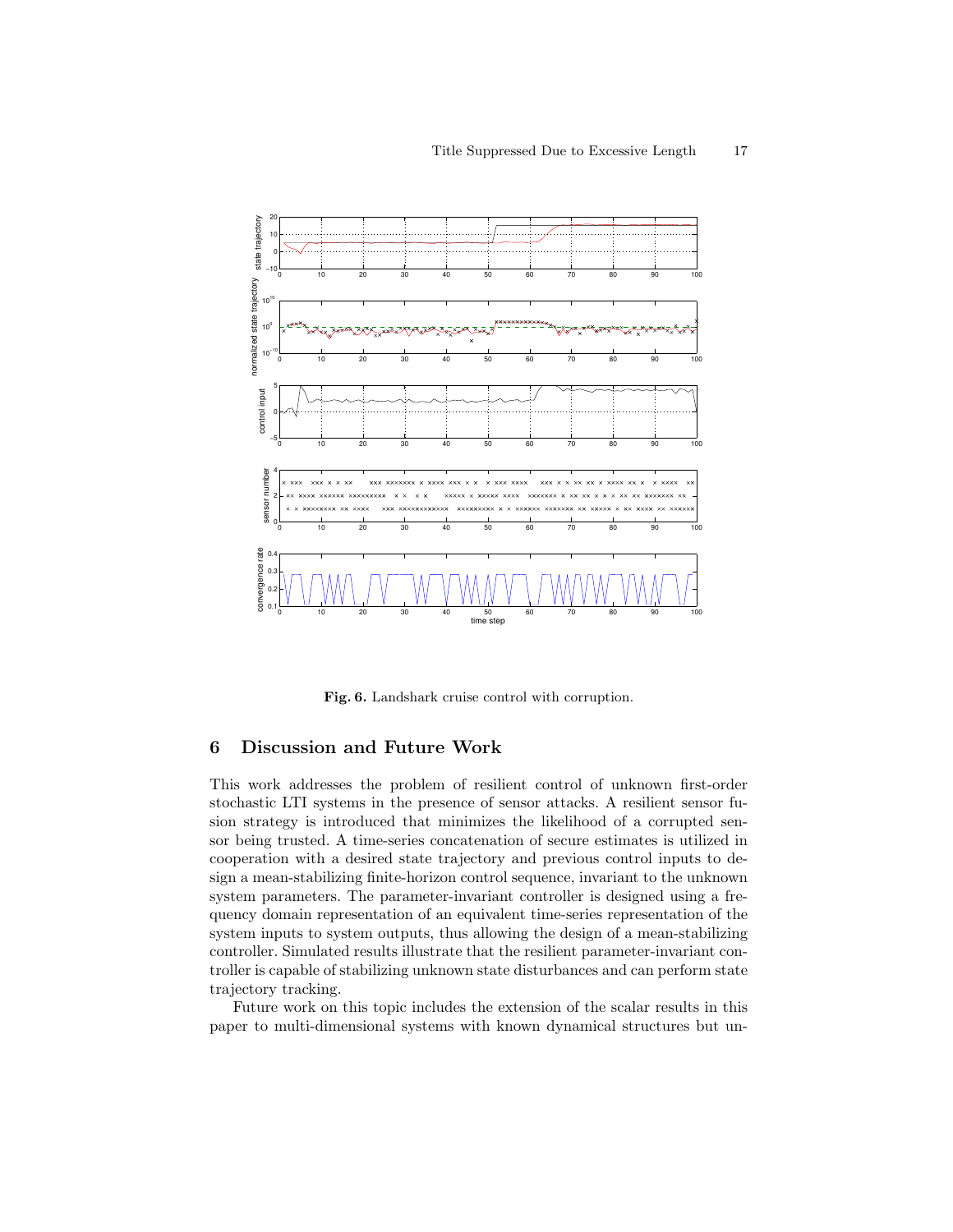known parameters. A limiting factor in the application of the resilient parameterinvariant controller is the requirement (at this time) that the system-to-becontrolled behave as a linear first order system. While most stable systems can (at some time scale) be approximated by a first order system, this approximation can be very poor. As future work, we plan to evaluate the proposed control strategy on various experimental platforms to determine the robustness of the parameter-invariant control with respect to the design dependency on a first-order linear system. Additionally, further insight is needed to investigate a method to reduce (or remove) the lag and to quantify its behavior in terms of the underlying system and design parameters. Experimentation of the resilient parameter-invariant controller is planned on a robotic platform as a potentially cooperative approach with model-based approaches which assume knowledge of model parameters.

#### 7 Acknowledgements

This material is based on research sponsored by DARPA under agreement number FA8750-12-2-0247. The U.S. Government is authorized to reproduce and distribute reprints for Governmental purposes notwithstanding any copyright notation thereon. The views and conclusions contained herein are those of the authors and should not be interpreted as necessarily representing the official policies or endorsements, either expressed or implied, of DARPA or the U.S. Government.

#### References

- 1. Willsky, A.: A survey of design methods for failure detection in dynamic systems. Automatica 12 (1976) 601–611
- 2. Qiu, L.: Essentials of robust control Kemin Zhou, John C. Doyle Prentice-Hall, Englewood Cliffs, NJ, 1998, ISBN: 0-13-790874-1. Automatica 38(5) (May 2002) 910–912
- 3. Astrom, K.J., Wittenmark, B.: Adaptive Control. 2nd edn. Addison-Wesley Longman Publishing Co., Inc., Boston, MA, USA (1994)
- 4. Trees, H.L.V.: Detection, Estimation, and Modulation Theory. John Wiley & Sons, Inc., New York (1968)
- 5. Scharf, L.L.: Statistical Signal Processing, Detection, Estimation, and Time Series Analysis. Addison-Welsley Publishing Company Inc., Reading, Massachusetts (1991)
- 6. Schenato, L., Sinopoli, B., Franceschetti, M., Poolla, K., Sastry, S.: Foundations of control and estimation over lossy networks. Proceedings of the IEEE 95(1) (jan. 2007) 163 –187
- 7. Gupta, A., Langbort, C., Basar, T.: Optimal control in the presence of an intelligent jammer with limited actions. In: Decision and Control (CDC), 2010 49th IEEE Conference on. (dec. 2010) 1096 –1101
- 8. Pasqualetti, F., Dörfler, F., Bullo, F.: Attack detection and identification in cyberphysical systems – part ii: Centralized and distributed monitor design. Technical Report arXiv:1202.6049 (Feb 2012)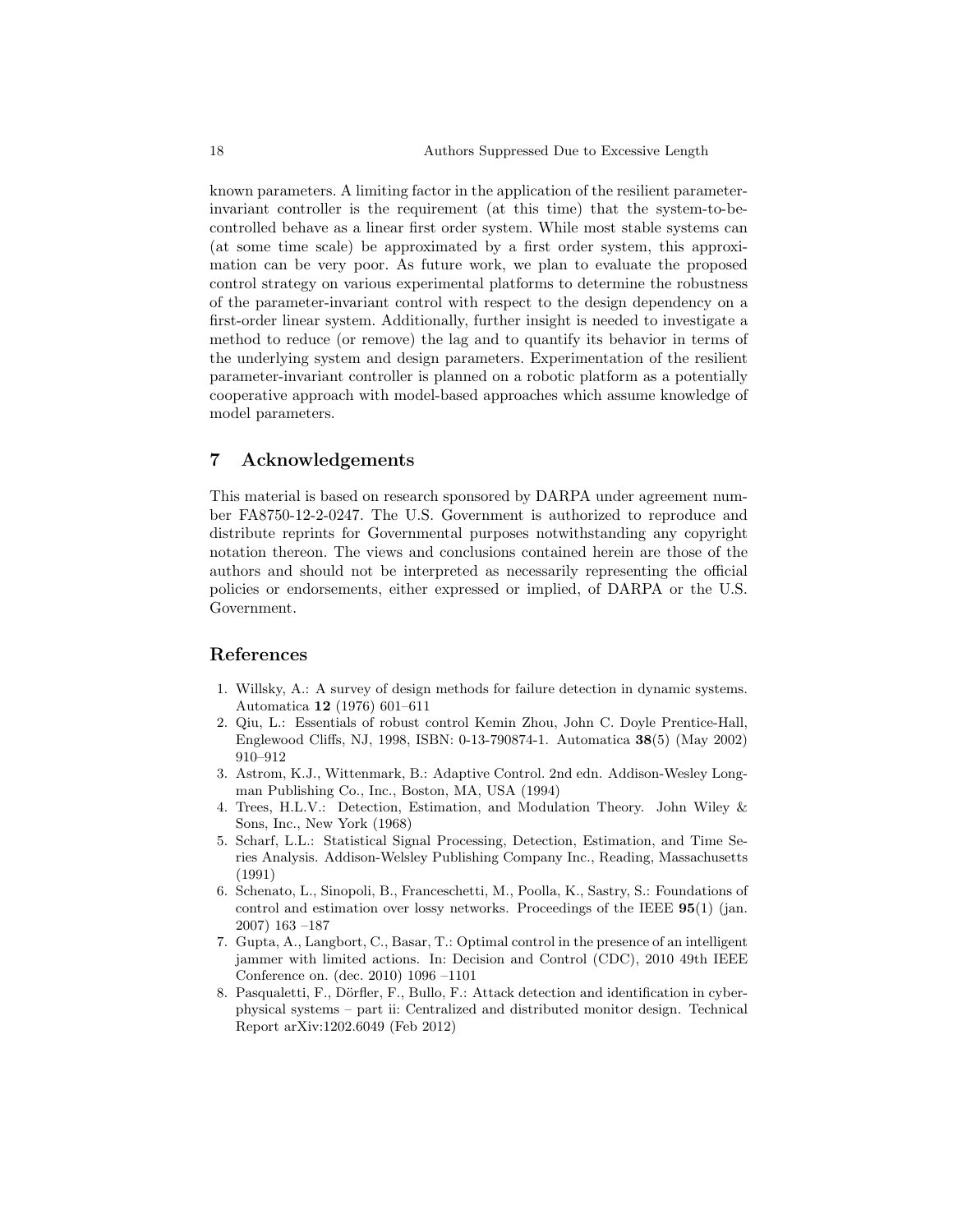- 9. Sundaram, S., Pajic, M., Hadjicostis, C.N., Mangharam, R., Pappas, G.J.: The wireless control network: Monitoring for malicious behavior. In: CDC. (2010) 5979– 5984
- 10. Weimer, J., Kar, S., Johansson, K.H.: Distributed detection and isolation of topology attacks in power networks. In: Proceedings of the 1st international conference on High Confidence Networked Systems. HiCoNS '12, New York, NY, USA, ACM (2012) 65–72
- 11. Weimer, J., Ahmadi, S.A., Araujo, J., Mele, F.M., Papale, D., Shames, I., Sandberg, H., Johansson, K.H.: Active actuator fault detection and diagnostics in hvac systems. In: 4th ACM Workshop On Embedded Systems For Energy-Efficiency In Buildings (BuildSys), Toronto, Canada (2012)
- 12. Fawzi, H., Tabuada, P., Diggavi, S.N.: Secure estimation and control for cyberphysical systems under adversarial attacks. CoRR abs/1205.5073 (2012)
- 13. Pintelon, R., Guillaume, P., Rolain, Y., Schoukens, J., Van hamme, H.: Parametric identification of transfer functions in the frequency domain-a survey. Automatic Control, IEEE Transactions on 39(11) (nov 1994) 2245 –2260
- 14. Ljung, L., ed.: System identification (2nd ed.): theory for the user. Prentice Hall PTR, Upper Saddle River, NJ, USA (1999)
- 15. Van Den Hof, P.: Identification and control closed-loop issues. Automatica 31(12) (December 1995) 1751–1770

#### Appendix: Notation and Definitions

This appendix introduces notation and definitions that prove useful in this work.

#### 7.1 Notation

In this subsection, we illustrate the various variable notations using varying fonts and capitalization of the letter  $z$ :

- plain upper case italic fonts  $\rightarrow$  constant, Z;
- plain lower case italic fonts  $\rightarrow$  scalar (or function with scalar range), z;
- bold lower case italic fonts  $\rightarrow$  vector (or function with vectoral range), z;
- bold lower case plain fonts  $\rightarrow$  vector of concatenated vectors, z;
- bold upper case italic fonts  $\rightarrow$  matrix,  $\mathbf{Z}$ ;

For vectors we write  $z_i$  to denote the *i*-th position of z and  $z_{i:j}$  to be the subvector of  $z$  consisting of the *i*-th through  $j$ -th elements, inclusively. Similarly, For vectors of vectors we write  $z_i$  to denote the *i*-th sub-vector and  $z_{i:j}$  to be the sub-vector of  $z$  consisting of the *i*-th through  $j$ -th sub-vectors, inclusively. Lastly, for matrices we write  $\mathbf{Z}_i$  to be the *i*-th column of  $\mathbf{Z}$  and  $\mathbf{Z}_{i:j}$  to be the sub-matrix consisting of the  $i$ -th through  $j$ -th columns, inclusively.

We use the notation  $Pr [x|y]$  and  $E [x|y]$  to denote the probability of x given  $y$  and the expected value of  $x$  given  $y$ , respectively,